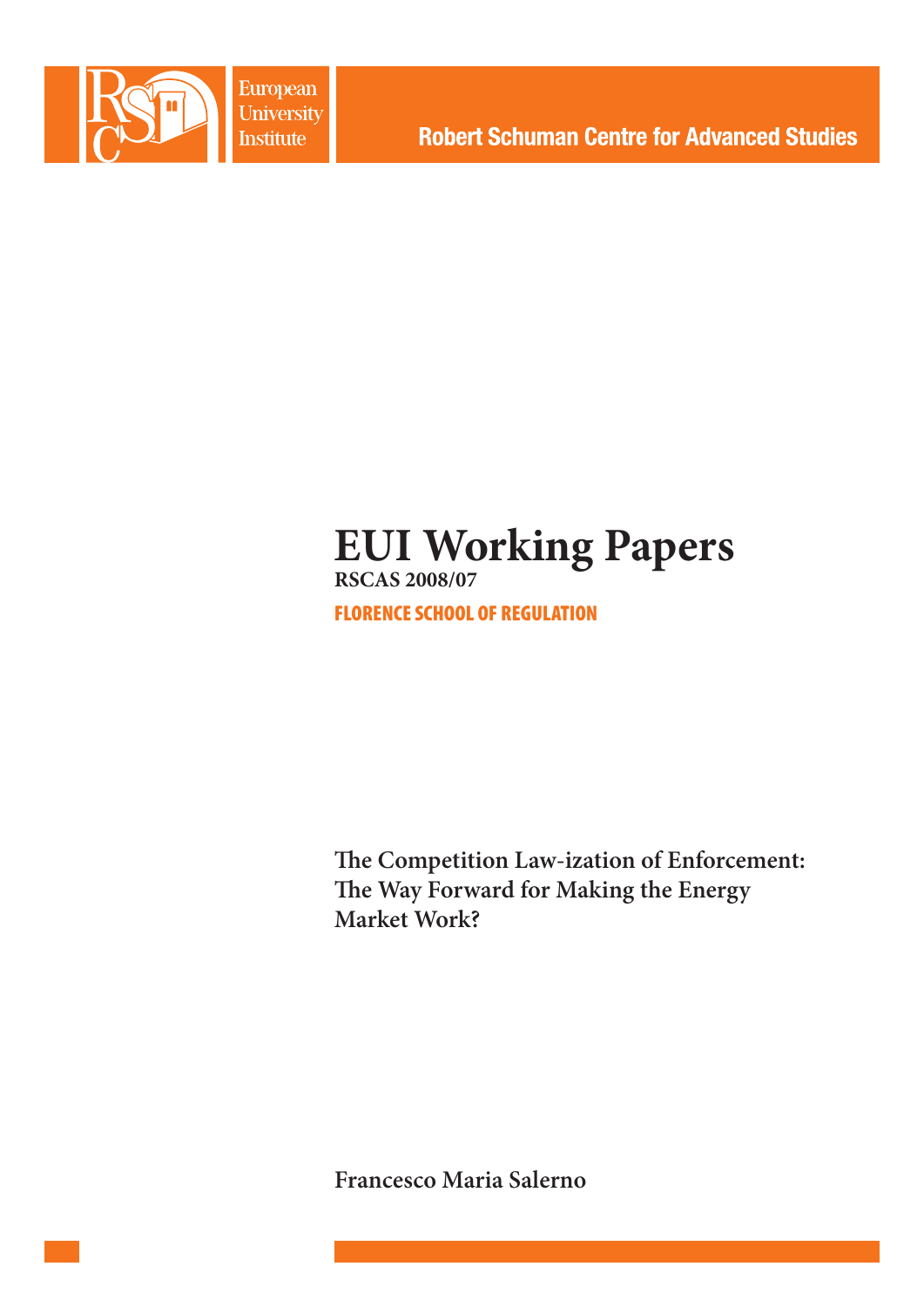## **EUROPEAN UNIVERSITY INSTITUTE, FLORENCE ROBERT SCHUMAN CENTRE FOR ADVANCED STUDIES FLORENCE SCHOOL OF REGULATION**

*The Competition Law-ization of Enforcement: The Way Forward for Making the Energy Market Work?* 

**FRANCESCO MARIA SALERNO**

EUI Working Paper **RSCAS** 2008/07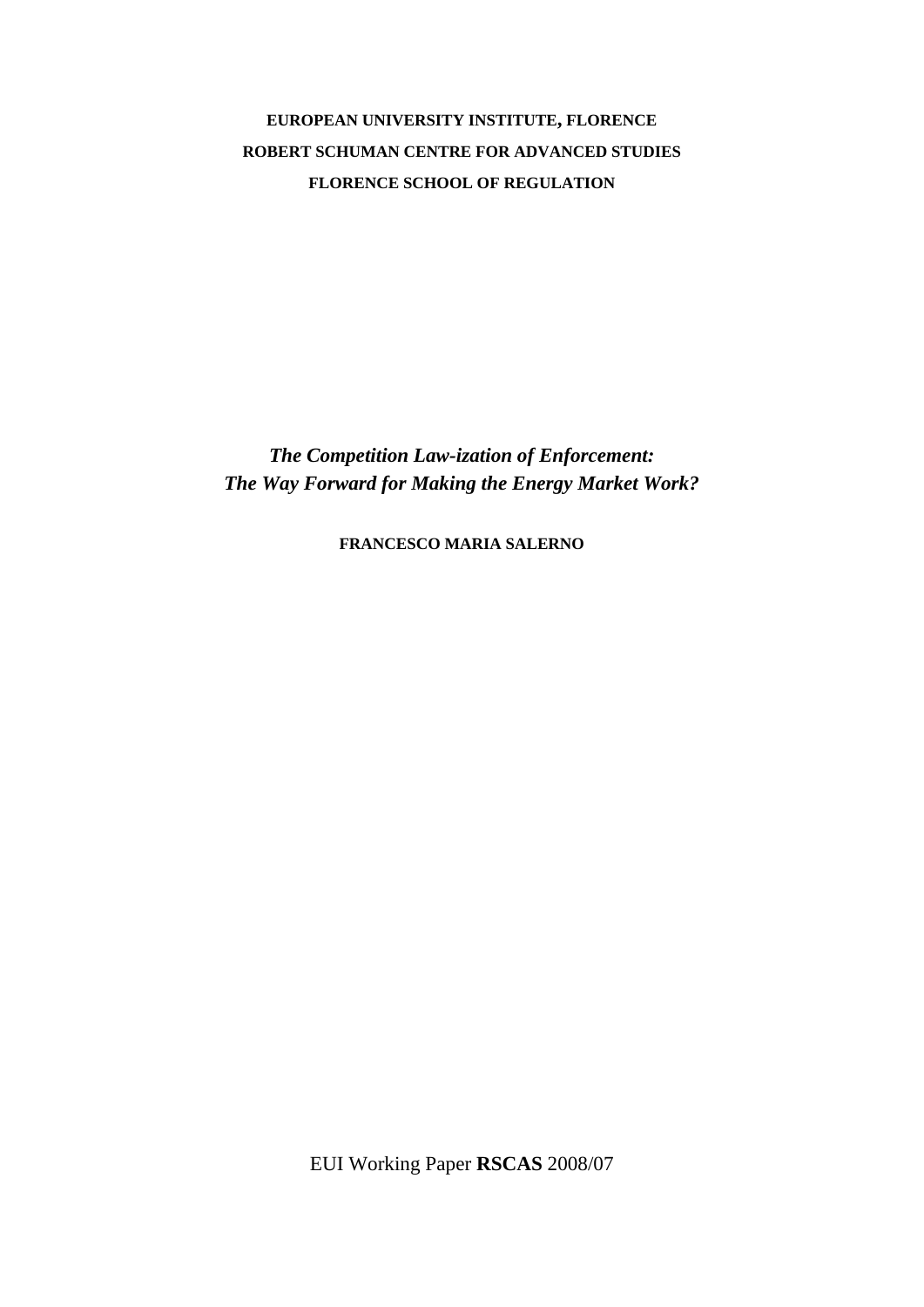This text may be downloaded only for personal research purposes. Additional reproduction for other purposes, whether in hard copies or electronically, requires the consent of the author(s), editor(s). Requests should be addressed directly to the author(s).

If cited or quoted, reference should be made to the full name of the author(s), editor(s), the title, the working paper, or other series, the year and the publisher.

The author(s)/editor(s) should inform the Robert Schuman Centre for Advanced Studies at the EUI if the paper will be published elsewhere and also take responsibility for any consequential obligation(s).

ISSN 1028-3625

© 2008 Francesco Maria Salerno

Printed in Italy in February 2008 European University Institute Badia Fiesolana I – 50014 San Domenico di Fiesole (FI) Italy http://www.eui.eu/RSCAS/Publications/ http://cadmus.eui.eu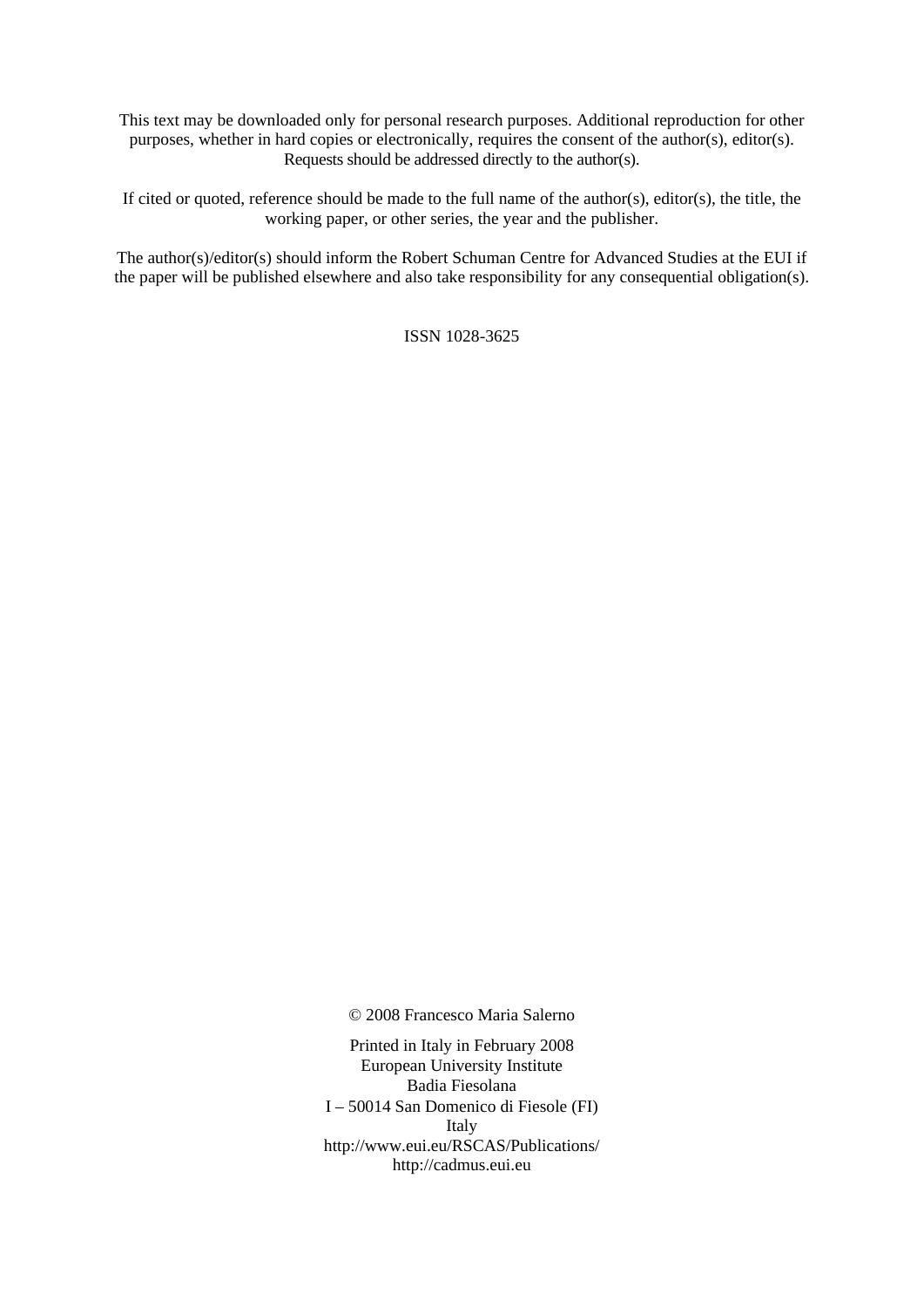## **Robert Schuman Centre for Advanced Studies**

The Robert Schuman Centre for Advanced Studies (RSCAS), directed by Stefano Bartolini since September 2006, is home to a large post-doctoral programme. Created in 1992, it aims to develop inter-disciplinary and comparative research and to promote work on the major issues facing the process of integration and European society.

The Centre hosts major research programmes and projects, and a range of working groups and ad hoc initiatives. The research agenda is organised around a set of core themes and is continuously evolving, reflecting the changing agenda of European integration and the expanding membership of the European Union.

Details of this and the other research of the Centre can be found on: http://www.eui.eu/RSCAS/Research/

Research publications take the form of Working Papers, Policy Papers, Distinguished Lectures and books. Most of these are also available on the RSCAS website: http://www.eui.eu/RSCAS/Publications/

The EUI and the RSCAS are not responsible for the opinion expressed by the author(s).

## **Florence School of Regulation**

The Florence School of Regulation (FSR) is a partnership between the RSCAS at the EUI and the Council of the European Energy Regulators (CEER), and it works closely with the European Commission. The Florence School of Regulation is sponsored by leading European energy companies.

The objectives of the FSR are to promote informed discussion of key issues; to provide state-of-the-art training for practitioners; and to produce analytical studies in the field of regulation. It is a European forum dedicated to economic regulation. While its primary focus is on energy regulation, particularly in the electricity and gas markets, it is extending its coverage to other areas of regulation.

This series of working papers aims at disseminating the work of scholars and practitioners on current regulatory issues.

*For further information*  Florence School of Regulation Robert Schuman Centre for Advanced Studies European University Institute Via delle Fontanelle, 19 I-50014 San Domenico di Fiesole (FI) Tel.: +39 055 4685 737 Fax: +39055 4685770 E-mail: fsr@eui.eu http://www.eui.eu/RSCAS/ProfessionalDevelopment/FSR/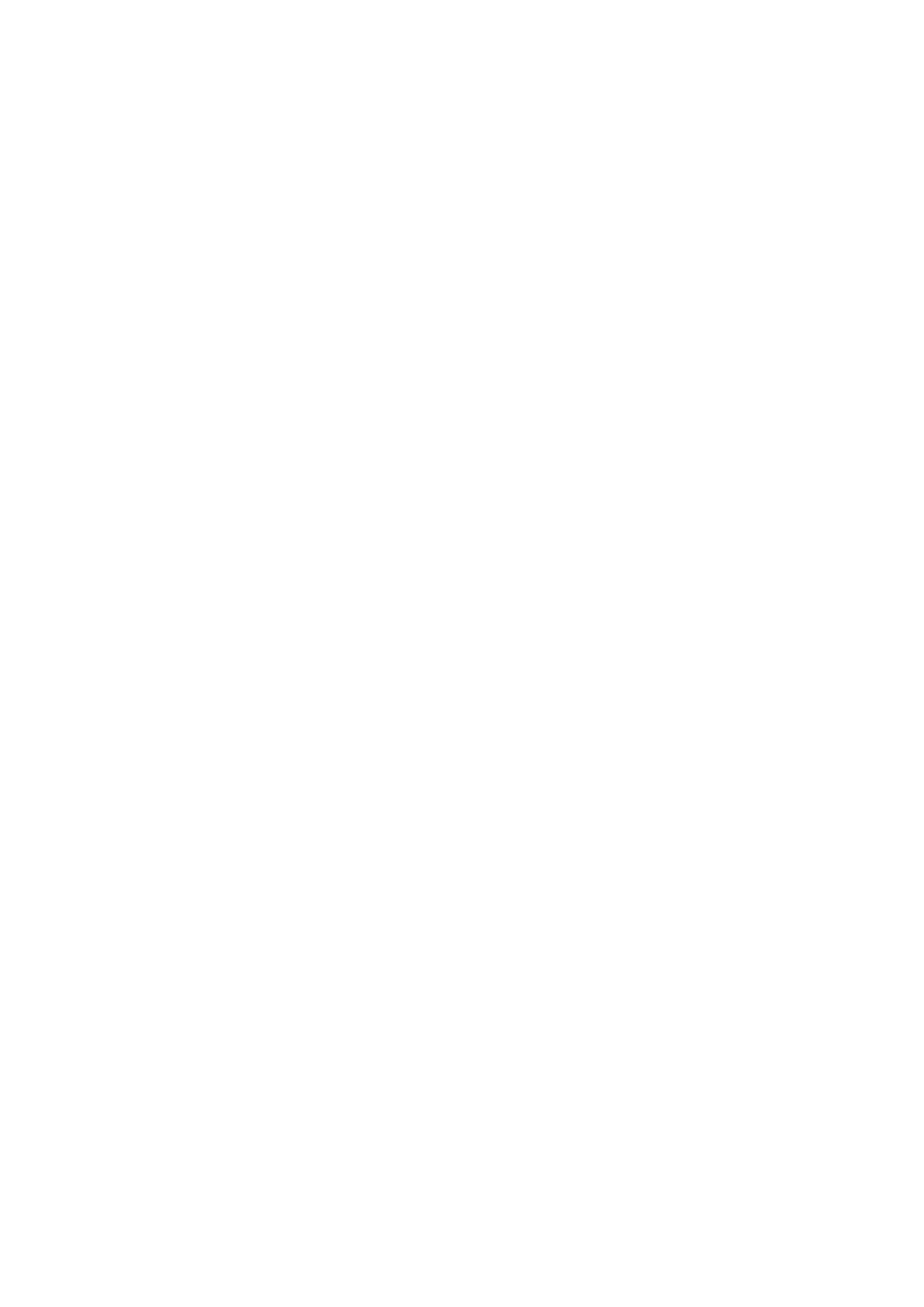## **Abstract**

The paper develops the concept of competition law-ization of EU regulation and applies it to current and forthcoming rules of EU energy regulation. "Competition law-ization" concerns the institutional structure of EU regulation. It consists of three aspects, namely (i) direct access to regulatees, i.e. the ability to speak directly to undertakings without the intermediation of Member States' structures, or with as little intermediation as possible; (ii) networked enforcement, i.e., the creation of an orderly European apparatus that enforces EU law under the direction of the Commission; and (iii) private enforcement, i.e. the ability of private undertakings and individuals to enforce their rights, thus effectively patrolling the market. These aspects have been imported from competition law into EU telecommunication regulation and the result has been successful. The paper argues that competition law-ization could remedy some of the shortcomings of liberalization in the European energy sector. The recent proposals to reform EU energy regulation are assessed in the light of competition lawization. Overall, the proposals can be seen as going in the direction of competition law-ization, but unbundling is criticized as a one-off structural measure that is incapable of giving rise to a permanent structure of rights that can be conducive to more effective regulation.

## **Keywords**

competition law; regulation; energy; telecommunications; institutions; effectiveness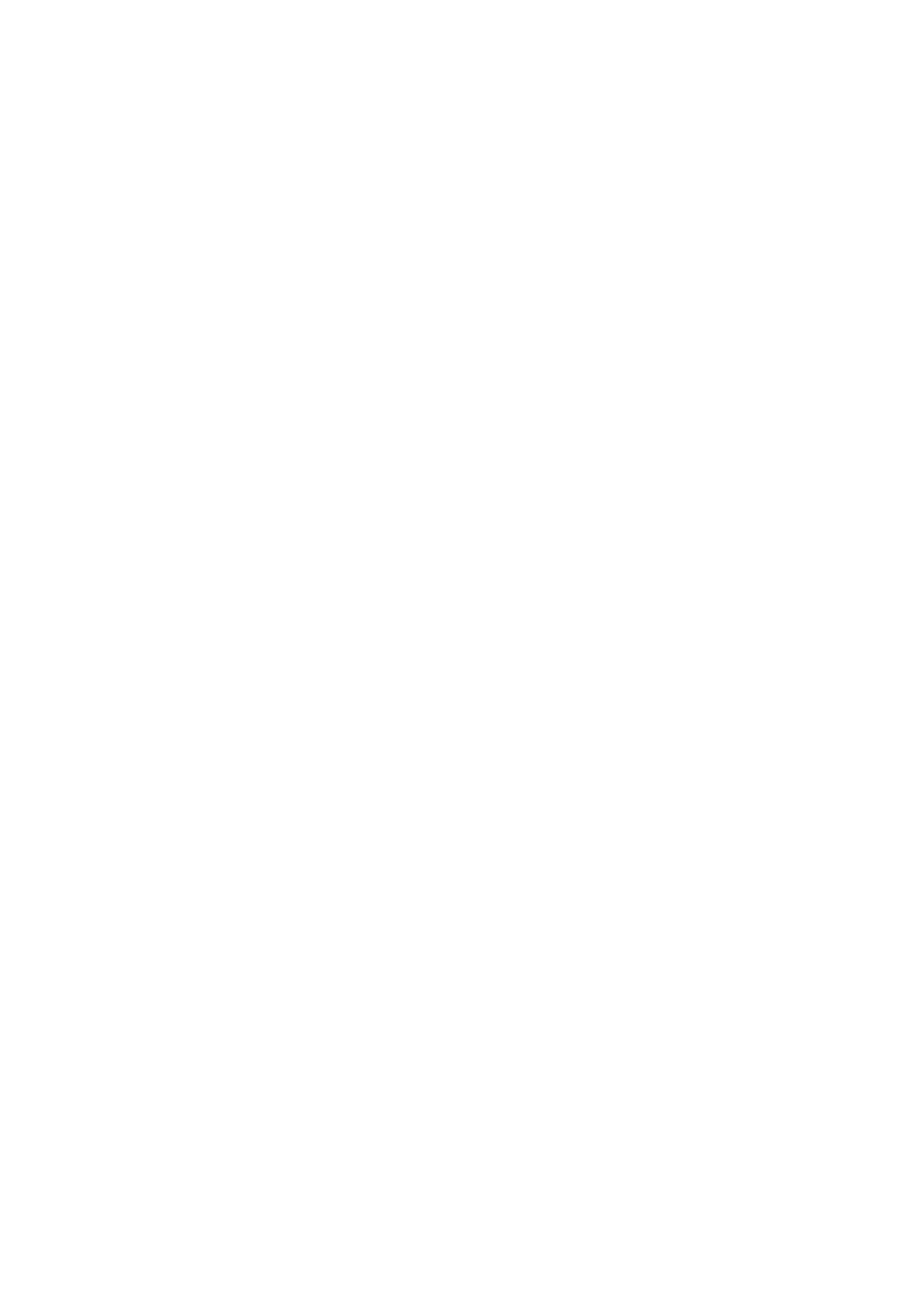## **I. Introduction**<sup>∗</sup>

-

Visitors to Saint Peter Square in Rome can admire two statues of Saint Paul and Saint Peter. According to a popular legend, apart from their artistic value, the statues' poise with Saint Peter's finger pointing towards the horizon and Saint Paul's hand indicating the ground, disguises an inconvenient truth of the Catholic church: rules are made in Rome, but they are meant to be applied elsewhere. Divorce between rule-making in Rome and observance or the lack thereof in the catholic world suggests an instructive parallel with the EU 'classic' architecture.

From a legal perspective, the EU too is based on centralized rule-making in Brussels and decentralized enforcement, where, as in the case of Directives, a legislative measure passed in Brussels is handed down to Member States' authorities.<sup>1</sup> This structure, though, creates an effectiveness problem in the EU. Through the years, several tools and techniques have been deployed to overcome this problem.<sup>2</sup> The aim of this paper is to illustrate one of such techniques, namely competition law-ization, and to explore the ways in which competition law-ization could address the effectiveness crisis besetting EU energy regulation, given that, as explicitly acknowledged by the Commission Sector Inquiry, $3$  after 10 years of energy liberalization, the results are still disappointing and, indeed, the recent proposals to set in motion the EU legislative machinery for the third time, start from the premise that "*new legislation is needed in order to resolve the structural failing of the electricity and gas market in a number of areas*".<sup>4</sup>

The concept of competition law-ization is explained in Section II. Section III discusses competition law-ization of EU telecommunications regulation. Section IV deals with possible aspects of competition law-ization of EU energy regulation. This Section also discusses the recent proposals by the Commission in the light of competition law-ization. Section V offers concluding remarks.

## **II. At the Roots of Competition Law-Ization: Competition Law, Institutional Design and Effectiveness**

Competition policy has been so fundamental to the construction of the EU that it was already enshrined in the EC Treaty.<sup>5</sup> If one considers that the Commission obtained the powers needed to

5 For an overview of the history of the application of the competition rules, see Tesauro, 'Some Reflections on the Commission's White Paper on the Modernisation of EC Antitrust Policy' in C. D. Ehlermann and I. Atanasiu (eds.),

<sup>∗</sup> An earlier version of this paper was presented at the Florence School of Regulation Regulatory Round Table that took place in Florence on May 10, 2007. I am very grateful to my discussants, François Lévêque and Mel Marquis, and to Mark Thatcher, Leigh Hancher, Jon Stern and Nils-Henrik von der Fehr for their useful comments and suggestions. Comments from an anonymous referee are also gratefully acknowledged. My colleague and friend Conor Clyne provided editorial assistance. All errors remain of course my own.

<sup>1</sup> For recent studies on the EU institutional structure, see M. Egberg (ed.), *Multilevel Union Administration-The Transformation of Executive Politics in Europe* (New York: Palgrave MacMillan, 2006) and G.P.E. Walzenbach, *European Governance* (Aldershot: Ashgate, 2006). See also G. Majone, *Dilemmas of European Integration: The Ambiguities and Pitfalls of Integration by Stealth* (Oxford: Oxford University Press, 2005) and 'The Credibility Crisis of Community Regulation', *Journal of Common Market. Studies*, 38(2) (2000), 273.

<sup>2</sup> See, e.g., F. Snyder, 'The Effectiveness of European Community Law: Institutions, Processes, Tools and Techniques', *Modern Law Review*, 56:1 (1993), 19. See also M. Cappelletti, M. Seccombe and J. Weiler, *Integration through law: Europe and the American federal experience*, *Vol. 1, Methods, tools and institutions* (Berlin: Walter de Gruyter, 1986).

<sup>3</sup> European Commission, *DG Competition report on the energy sector inquiry* (SEC(2006)1724), dated January 10, 2007.

<sup>4</sup> See the Commission background note, MEMO/07/361 (available at http://europa.eu/rapid/pressReleasesAction.do?reference=MEMO/07/361&format=HTML&aged=0&language=EN&guiLanguage=en and the package of five legislative proposals announced on September 19, 2007 (http://ec.europa.eu/energy/electricity/package\_2007/index\_en.htm).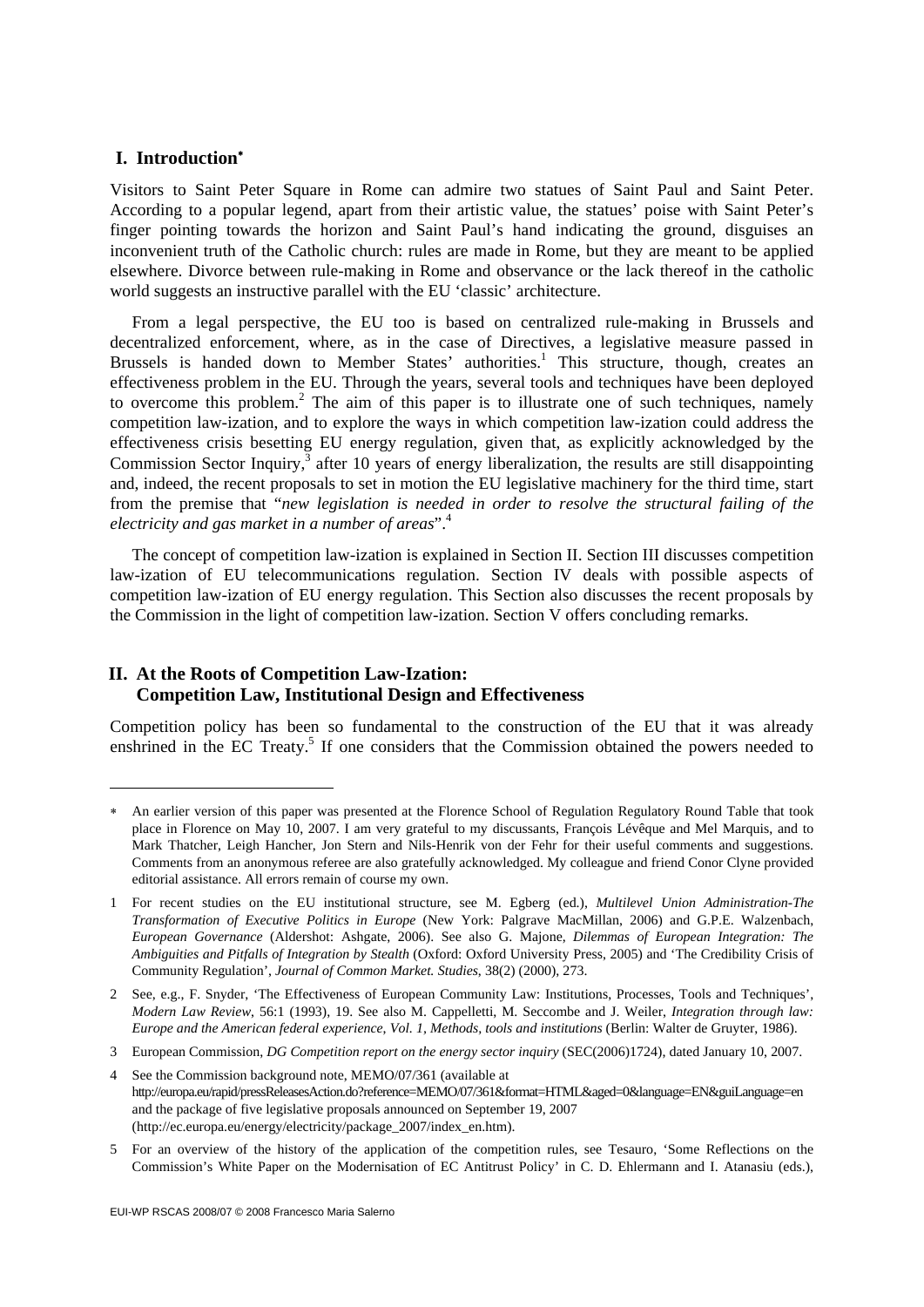enforce the competition law provisions already in  $1962$ ,  $6$  competition policy is 45 years old. Therefore, one could argue that competition law effectiveness is rather due to its age and that other, less seasoned policies, need time to mature in a similar manner.

Although there is some wisdom in this argument, it ultimately implies that different EU policies suffer from lack of communication or that an older, grey-haired policy, such as competition law, has nothing to say to the younger off-springs on the European scene. This paper starts from a different premise whereby newer policies, notably EU telecommunications regulation, heed the advice of the older competition law policy. The communication between the two, it is argued, has been so intense as to result in the competition law-ization of EU telecommunications regulation.

Competition law-ization designates the process whereby certain institutional features in the enforcement of EU telecommunications regulation have been imported from the enforcement of competition law, *mutatis mutandis*. Competition law-ization is relevant in the context of the present paper because it is the institutional response to a problem of effectiveness that has the potential to spread to EU energy regulation. As a matter of fact, the Commission itself acknowledged in its 2007 *Communication on Prospects for the Internal gas and electricity* that some of its proposals for a new institutional structure of regulation were based "*on the approach already used in the electronic communication sector*".<sup>7</sup> The same statement was reiterated in the important *Communication on An Energy Policy for Europe*,<sup>8</sup> which was later endorsed by the Council on March 8/9, 2007.

In order to deal with the competition law-ization of EU telecommunications regulation and its potential application to EU energy regulation, it is expedient to first deal with the enforcement of competition law as it is the very origin of competition law-ization. In this respect, this section will offer a necessarily truncated view of competition law. This is because the purpose of the section is to highlight certain institutional aspects of competition law enforcement that have been later used to improve the effectiveness of EU telecommunications regulation and that may eventually become relevant for EU energy regulation. With this purpose in mind, it will be argued that, based on the institutional structure of competition law enforcement, there are three conditions for competition lawization, each of which is discussed below.

#### *1. Direct Access to Regulatees*

The EU competition law provisions are enshrined in the EC Treaty.<sup>9</sup> Among secondary legislation, the EC Merger Regulation is noteworthy for it significantly complements the array of Commission powers

*<sup>(</sup>Contd.)* 

*European Competition Law Annual 2000: The Modernisation of EC Antitrust Policy* (Oxford/Portland, 2001) 259; see also D. Gerber, 'The Transformation of European Competition Law?', *Harvard International Law Journal*, 35(1) (1994), 97.

<sup>6</sup> See *Council Regulation No 17 of 6 February 1962 — First Regulation Implementing Articles 85 and 86 of the Treaty* [1962] OJ L13/204.

<sup>7</sup> See COM(2006) 841 final, dated January 10, 2007, where the Commission stated: "*It is also essential to ensure that decisions at national level do not have an adverse effect on the aspects most critical for market entry and the evolution towards an EC internal market, respectively for gas and electricity. To this effect, certain individual national regulatory decisions, in particular as regards cross border issues and the effective development of competition, should be notified to the Commission. This structure is already used in relation to … Article 7 of the Electricity Regulation (EC) No 1228/2003) and in the electronic communication sector since 2003…*" (emphasis supplied), p. 13. See also fn 26 of this Communication.

<sup>8</sup> See COM (2007) 1, dated January 10, 2007. The Commission considered changes to the regulatory structure by "*reinforcing collaboration between national regulators by notably requiring Member States to give national regulators a Community objective, and introducing a mechanism whereby the Commission could review some decisions of national regulators which affect the Internal Energy Market*" and in fn 13 it added that "*this is based on the approach already used in the electronic communication sector and in relation to exemptions for third party access for new gas and electricity infrastructure*" (p. 8).

<sup>9</sup> EC Treaty Articles 81, 82, 86, 87.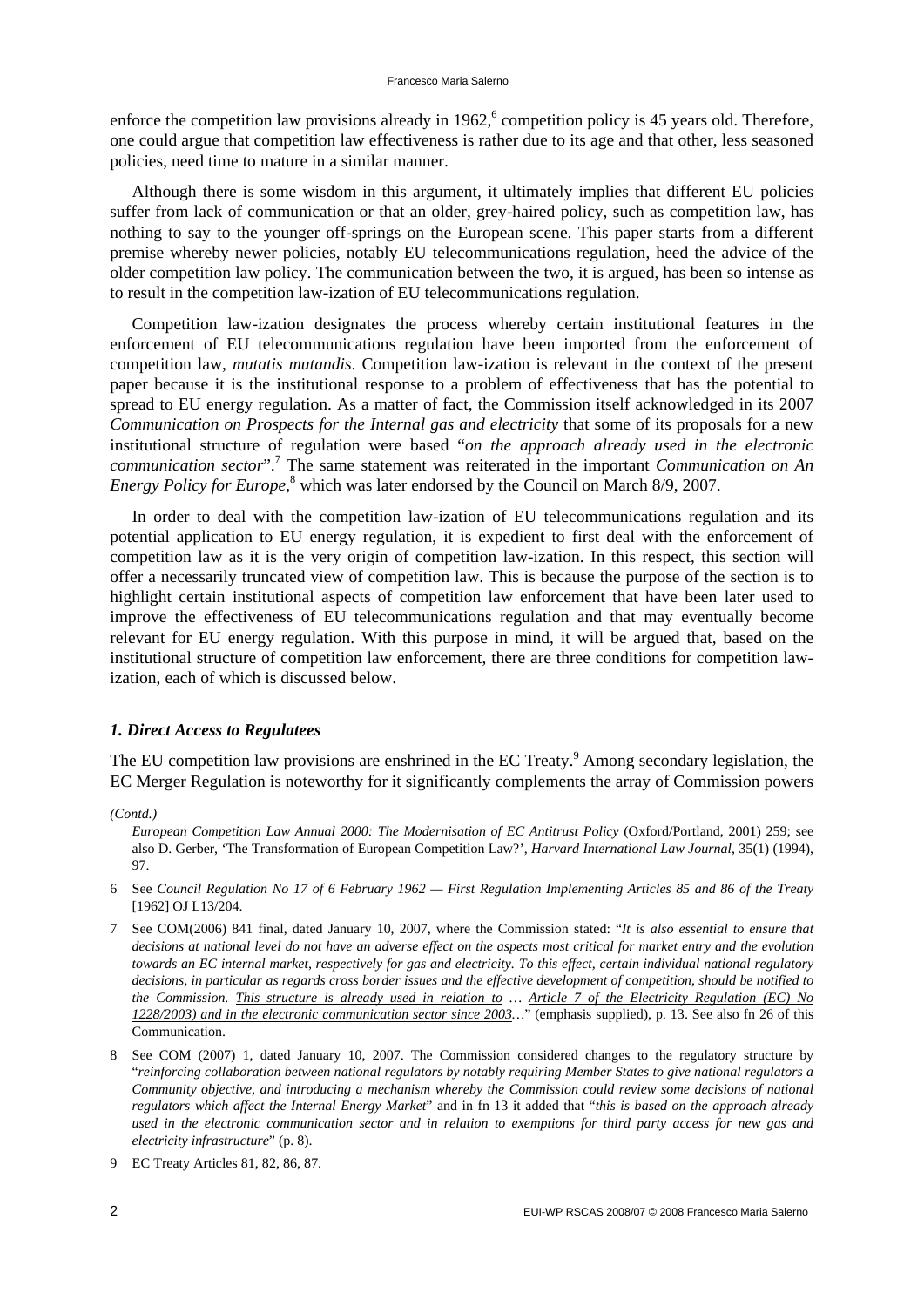granted under the Treaty provisions.<sup>10</sup> Assuming that these provisions are 'the law in the books', the effectiveness problem of EU competition law then becomes: 'how to make law matter'.11 Competition law is unique in the EU landscape because the Commission is entitled to have direct access to its regulatees.<sup>12</sup> In order words, unlike the other parts of the EU architecture, when making use of the competition law provisions, the Commission has the power to interpret the (rather general) provisions, issue decisions that are directly binding for undertakings and to impose fines. In this respect, the Commission's role in the field of competition law is akin to that of a classic regulator.<sup>13</sup>

Direct access to regulatees is a first and fundamental condition for effectiveness insofar as it gives to the Commission the ability to dispense with Member States' structures to enforce EU norms. It is a truism to state that EU competition law is unique in this respect and that its ability to directly address regulatees cannot be replicated in other fields. Yet, competition law-ization of other domains means precisely the attempt to approximate the direct access to regulatees that is a key aspect of competition law enforcement. Indeed, as it will be shown below, the competition law-ization of EU telecommunications regulations implies devising a mechanism whereby the Commission is able to engage in a direct dialogue with regulatees, albeit through the filter of National Regulatory Authorities  $("NRAs")$ .<sup>14</sup>

Thus, a first feature of competition law-ization can be described as the Commission's ability to establish a direct contact with regulatees, without the intermediation or, *rectius*, with as little as possible intermediation, from Member States' structures.

#### *2. Decentralization and Central Oversight: Networked Enforcement*

To be able to regulate European undertakings directly, but not having enough staff and resources to do so, hardly seems like a recipe for effectiveness. In this respect, EU competition law is a policy that is permanently at war with itself, to paraphrase the title of Robert Bork's book,<sup>15</sup> for the wide powers granted by the EU legislature are not matched by its resources. The story of the evolution of the legal techniques devised by the Commission to overcome this mismatch clearly lies behind the scope of this paper. Suffice it to remember the adoption of Regulation 19/1965 and the powers it granted to the Commission to regulate by "block exemption" legislation in order to solve the issue of the 30,000 vertical agreements awaiting an individual decision after notification.<sup>16</sup> For the purposes of defining

<sup>10</sup> *Council Regulation (EC) No 139/2004 of 20 January 2004 on the control of concentrations between undertakings* [2004] OJ L 24/1.

<sup>11</sup> See F. Snyder, cit. *supra* fn 2, at p. 1.

<sup>12</sup> See F. McGowan, 'Competition Policy', in H. Wallace and W. Wallace (eds.), *Policy-Making in the European Union* (Oxford: Oxford University Press, 2000), 115.

<sup>13</sup> See C. Scott, 'Agencies for European Regulatory Governance: A Regimes Approach', in D. Geradin, R. Muñoz, N. Petit (eds.), *Regulation through Agencies in the EU-A New Paradigm of European Governance* (Cheltenham: Elgar, 2005), 67-88, at 69. See also L. Laudati, 'The European Commission As Regulator: The Uncertain Pursuit of the Competitive Market', in G. Majone (ed.), *Regulating Europe* (London: Routledge, 1996), 229.

<sup>14</sup> The concept of 'direct access' in the context of EU telecommunications is not a strictly legal term. As the Court has made clear in *Vodafone* (order of the Court of December 12, 2007, not yet reported), it is only when the Commission vetoes a decision by an NRA that it is acting in a way that directly affects regulatees for the purpose of standing to sue before the Court. In this paper, the concept of 'direct access' is used in a broader sense to indicate the Commission's heightened ability under competition law and EU telecommunications to enter into contact with regulatees at the national level, compared to the field of energy regulation.

<sup>15</sup> R. Bork, *The Antitrust Paradox-A Policy at War with Itself* (New York : Basic Books, 1978).

<sup>16</sup> See *Council Regulation No 19/65/EEC of March 2, 1965 on application of Article 85(3) of the Treaty to certain categories of agreements and concerted practices* [1965] OJ L 36/533. Under Article 1 of Reg 19/65 '*the Commission may by regulation declare that Article 85(1) shall not apply to categories of agreements to which only two undertakings are party and: (a) – whereby one party agrees with the other to supply only to that other certain goods for resale within a defined area of the common market; or – whereby one party agrees with the other to purchase only from that other*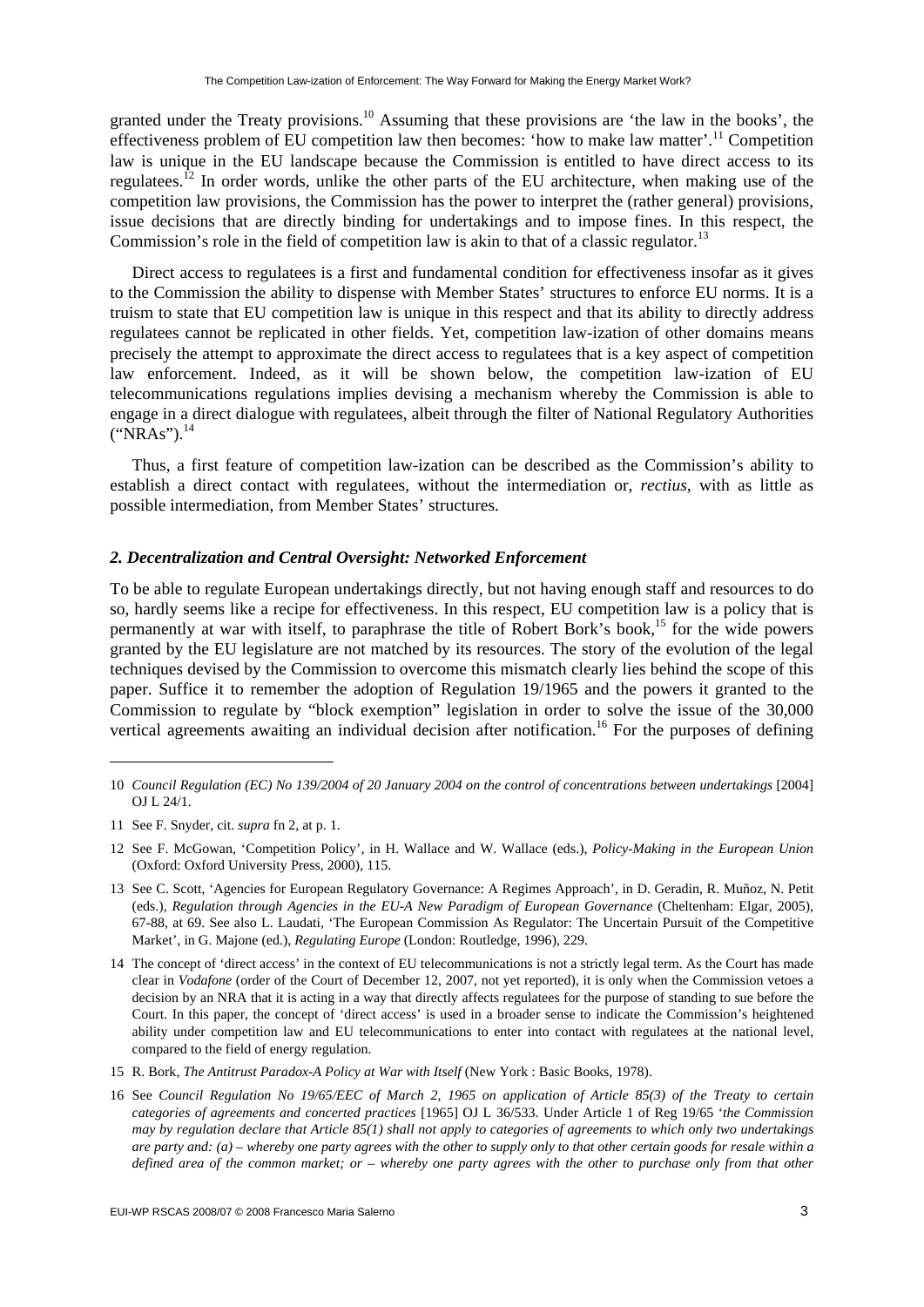competition law-ization, one of these techniques is noteworthy, though, namely cooperation with National Competition Authorities ("NCAs").

The relationships between the Commission and NCAs have a long history in EU competition law<sup>17</sup> and have been 'revolutionized' of late by the adoption of Regulation  $1/2003$ ,<sup>18</sup> the so-called 'modernization' regulation.<sup>19</sup> Despite the many forms that these relationships have adopted through time, one could argue that one of the rationales behind cooperation remained constant and that is to increase the effectiveness of the Commission in the enforcement of EU competition law. In other words, the Commission has steadily sought to find a match between its ability to regulate directly and the means to do so. The modernization process can thus been interpreted as the latest turn in a story whose common thread is the Commission's relentless quest for effectiveness.

For the study of competition law-ization, the experience of the cooperation between the Commission and NCAs shows that a second fundamental condition is the ability to achieve a blend of central authority and decentralized enforcement. In some respect, this condition is the mirror image of the ability to regulate directly. The power to confront regulatees directly needs to be assisted by the actual ability to do so and this turns on an issue of resources. Delegation to national structures within a framework that leaves central authority with the Commission has been the effectiveness-driven institutional response of competition law and one that arguably colonized the institutional structures of EU telecommunications regulation. In order to better appreciate this point, it is useful to consider in some detail the specific institutional structure within which cooperation between the Commission and NCAs takes place after modernization, namely the European Competition Network ("ECN").<sup>20</sup>

The European Competition Network (ECN): A Closer Look

The ECN was formally set up under the *vires* of Regulation 1/2003. Pursuant to the Joint Statement of the Council and the Commission on the functioning of the network of Competition Authorities, $^{21}$  the following general principles apply:

- *"The cooperation within the Network is dedicated to the effective enforcement of EC competition rules throughout the Community".*
- *"Cooperation between NCAs and with the Commission takes place on the basis of equality, respect and solidarity".*
- *"The Commission, as the guardian of the Treaty, has the ultimate but not the sole responsibility for developing policy and safeguarding efficiency and consistency. … The additional powers the Commission has been granted to fulfill its responsibilities will be exercised with the utmost regard for the cooperative nature of the Network".*

The above already reflects the careful institutional design on which the ECN rests. This is also apparent in the Commission Notice on cooperation within the Network of Competition Authorities

- 18 See C.D. Ehlermann, 'The Modernisation of EC Anti-trust Policy: A Legal and Cultural Revolution', *Common Market Law Review*, 37 (2000), 537.
- 19 See *Council Regulation (EC) No 1/2003 of 16 December 2002 on the implementation of the rules on competition laid down in Articles 81 and 82 of the Treaty* [2003] OJ L 1/1. On modernisation, see recently A. Komninos, 'Modernisation and Decentralisation: Retrospective and Prospective', in G. Amato and C.D. Ehlermann, *EC Competition Law-A Critical Assessment* (Oxford: Hart, 2007), 629.
- 20 For more information on the ECN, see http://ec.europa.eu/comm/competition/ecn/index\_en.html.
- 21 See http://ec.europa.eu/comm/competition/ecn/joint\_statement\_en.pdf.

*<sup>(</sup>Contd.)* 

*certain goods for resale; or – whereby the two undertakings have entered into obligations, as in the two preceding subparagraphs, with each other in respect of exclusive supply and purchase for resale'*.

<sup>17</sup> For a useful overview of the principles underlying these relationships as of 1997, see the *Commission notice on cooperation between national competition authorities and the Commission in handling cases falling within the scope of Articles 81 and 82 of the Treaty* [1997] OJ C 313/3.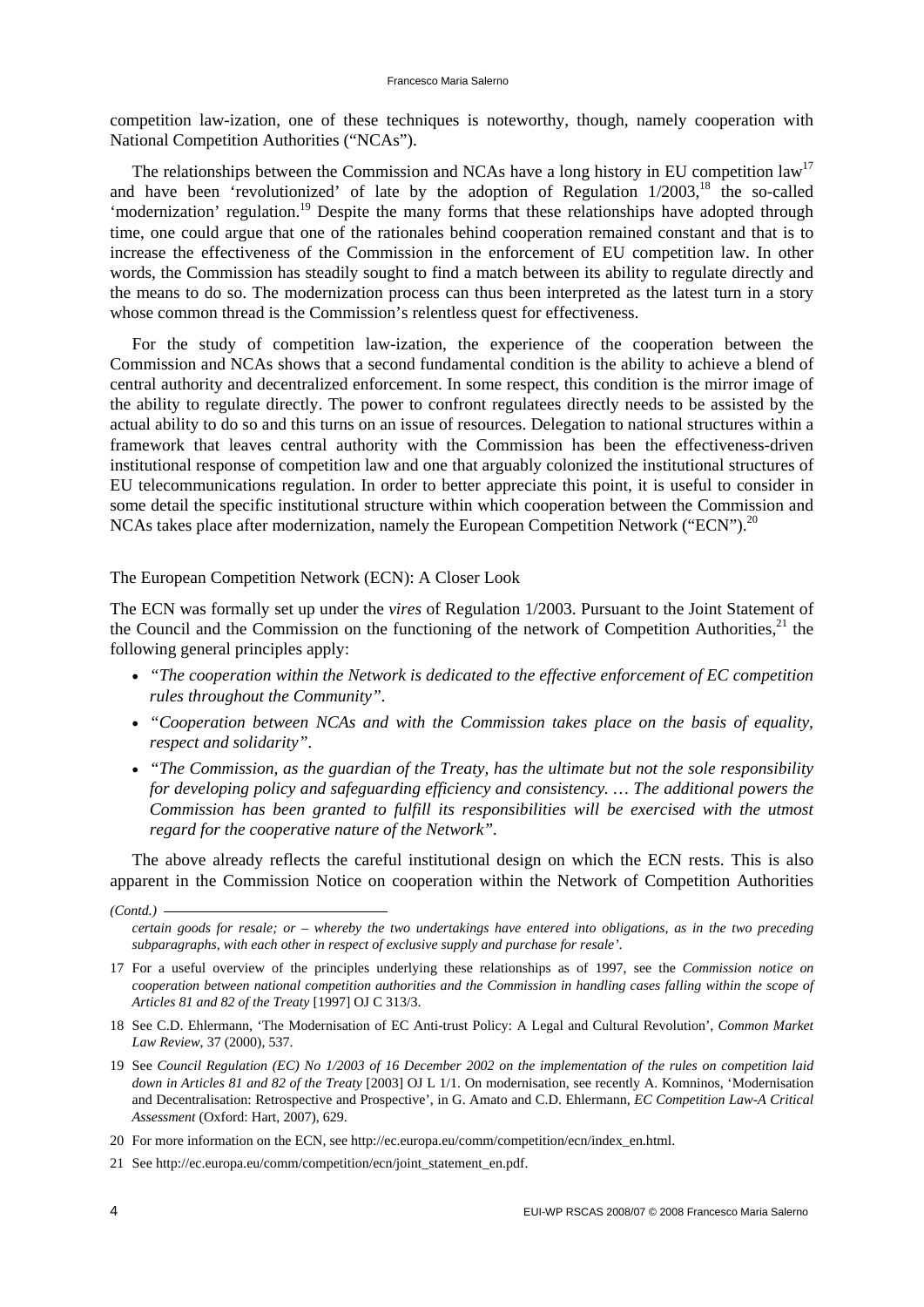(the "Network Notice").<sup>22</sup> Implementing the principles of Regulation  $1/2003$  (as set forth in Article  $11(6)$ ,<sup>23</sup> the Network Notice provides that the Commission may take up a case from a NCA, thus relieving it of its competence to deal with the case. The Commission's central role within the network is further buttressed by the conditions under which such power is envisaged, namely

- *"Network members envisage conflicting decisions in the same case".*
- *"Network members envisage a decision which is obviously in conflict with consolidated case law; the standards defined in the judgments of the Community courts and in previous decisions and regulations of the Commission should serve as a yardstick; concerning the assessment of the facts (e.g. market definition), only a significant divergence will trigger an intervention of the Commission".*
- *"Network member(s) is (are) unduly drawing out proceedings in the case".*
- *"There is a need to adopt a Commission decision to develop Community competition policy in particular when a similar competition issue arises in several Member States or to ensure effective enforcement".*

The *fil rouge* uniting all these conditions is the Commission's role as ultimate regulator of the enforcement system. However, the Commission has so far never "*used the possibility of relieving a national competition authority from its competence by initiating formal proceedings under Article*   $11(6)$ ", instead opting for the more soft-spoken solution of submitting comments.<sup>24</sup> While it enjoys a pre-eminent role, the Commission strives not to impinge on NCAs' powers in order to lessen their incentive to cooperate. Indeed, it would be self-defeating if, in the act of seeking relief for its tasks from the NCAs, the Commission were to be left alone because the latter feel that they are being merely used as an instrument.<sup>25</sup>

#### Conclusions on Networked Enforcement

'Networked' enforcement within a framework that provides for leadership by the Commission is thus a second feature of competition law-ization. Its potential to boost effectiveness is inherent in the multiplication of enforcers as the Commission and NCAs together apply the same set of rules. At the same time, the rules on coordination between enforcers make sure that multiplication does not turn into chaos, as a headless network would lose much of its power if it did not have a system of resolution of conflicts between its members.<sup>26</sup> The Commission's mandate to fulfill this role for the orderly functioning of the network ensures a delicate balance of central oversight in a decentralized system.

This is not to deny that there may be tensions between the Commission and NCAs. In fact, the very care paid to the drafting of the terms of the Network Notice and the Commission's deliberate attempt

<sup>22 [2004]</sup> OJ C 101/43.

<sup>23 &</sup>quot;*The initiation by the Commission of proceedings for the adoption of a decision under Chapter III shall relieve the competition authorities of the Member States of their competence to apply Articles 81 and 82 of the Treaty. If a competition authority of a Member State is already acting on a case, the Commission shall only initiate proceedings after consulting with that national competition authority*".

See C. Gauer and M. Jaspers, 'The European Competition Network Achievements and challenges – a case in point: leniency', *Competition Policy Newsletter*, 1 (2006), 8, at 9, available through http://ec.europa.eu/comm/competition/publications/cpn/cpn2006\_1.pdf

<sup>25</sup> According to Wilks, one could go even further and argue that "*the Commission has engineered an audacious coup that has extended its powers, marginalized national competition laws, and corralled the national authorities*". See S. Wilks, 'Agency Escape: Decentralization or Dominance of the European Commission in the Modernization of Competition Policy?', *Governance: An International Journal of Policy, Administration, and Institutions*, 18 (2005), 431, at 438.

<sup>26</sup> For a description of the way in which coordination is handled, see, e.g., P. Larouche, 'Coordination of European and Member State Regulatory Policy: Horizontal, Vertical and Transversal Aspects', in D. Geradin, R. Muñoz, N. Petit (eds.), Regulation through Agencies in the EU, cit., fn 13 *supra*.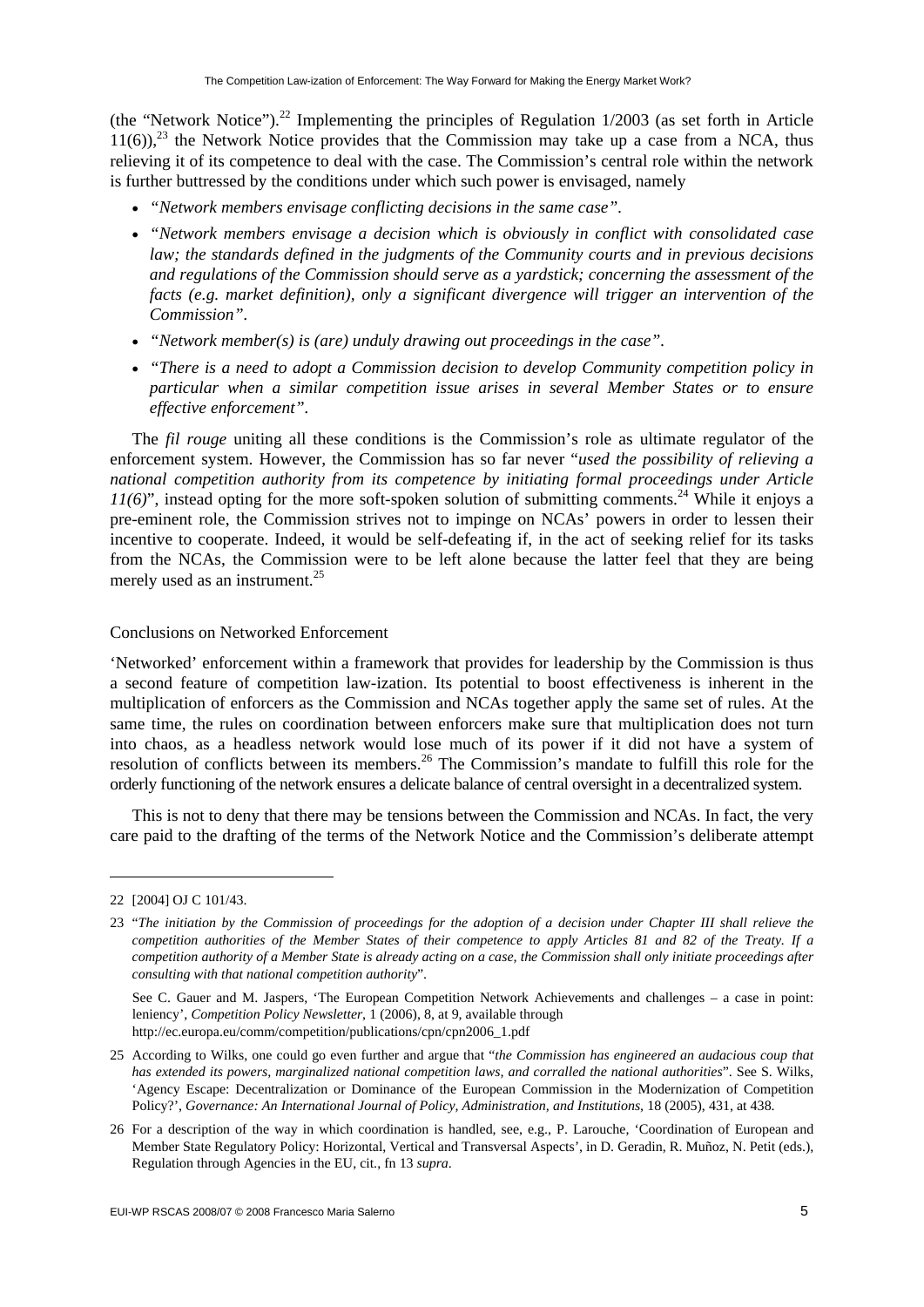to avoid using its authority through formal means show eloquently that the network does not rest on a frozen equilibrium. Yet, as likely as they may be, tensions between the components of the network cannot unsettle its underlying rationale, i.e. that effective enforcement of EU competition law requires cooperation between the Commission and NCAs. As a consequence, networked enforcement retains full relevance for competition law-ization.

The emphasis on the need for the Commission to cooperate with NCAs should not lead one to believe that this condition is so overarching as to practically cancel the first one, i.e. direct access to regulatees without Member States' intermediation. This is because one should not mistakenly equate the cooperation between the Commission and NCAs with the kind of cooperation normally required between the EU and its Member States for implementation of EU law. First of all, the Commission and NCAs cooperate with each other to enforce EU law, whereas Member States are required to implement EU law through national measures and in so doing retain a sizeable margin of discretion. Second, the Commission and NCAs form a *European* network, that is to say that NCAs acting within the framework of the ECN form a European structure, thus creating a direct link between the Commission and national administration.27

Much as it is important, the public law angle of competition law-ization should not lead one to forget the role played by private parties as enforcers. This point is discussed below.

## *3. Private Enforcement*

After having embraced modernization, in 2005 the Commission published a Green Paper on damages actions for breach of the EC antitrust rules.<sup>28</sup> The aim of the Green Paper was to stimulate private parties to bring actions before national courts for infringement of competition law. Admittedly, private enforcement of EC competition law is an area of "*total underdevelopment*".<sup>29</sup> The Commission itself is deeply engaged in studying the issue further and promised to release a White Paper in early 2008 to pursue the matter further, thus encouraging more private enforcement of competition law.<sup>30</sup>

The relative novelty of private enforcement in EU competition law should not lead one to shy away from assessing its importance. In fact, private enforcement is so central to EU competition law effectiveness that it forms the third condition of competition law-ization. There are at least two reasons to be optimistic about private enforcement and, in any event, to suggest that private enforcement should not be overlooked in defining competition law-ization.

First of all, one should not forget that competition law, while giving regulatory powers to the Commission and NCAs as public enforcers, also empowers individuals that have suffered injury as a result of anticompetitive conduct to seek redress. In other words, competition law not only punishes wrongful behavior by offenders, but also vests the offended parties with an entitlement to compensation (and/or injunctive relief). This aspect has been buttressed by a line of cases where the Community Courts have emphasized the right of private parties to obtain damages for anticompetitive conduct.31 As a consequence, private and public enforcement are "*part of a common enforcement* 

<sup>27</sup> See Ø. Støle, 'Towards a Multilevel Union Administration? The Decentralization of EU Competition Policy', in M. Egberg (ed.), Multilevel Union Administration, cit. fn 1 *supra*, 86, where he argues that "*national officials working in competition authorities will see their position as one where they owe allegiance to two principals: their national superiors in the Ministry and the Commission*', at 100.

<sup>28</sup> See SEC(2005) 1732, available at http://eur-lex.europa.eu/LexUriServ/LexUriServ.do?uri=COM:2005:0672:FIN:EN:HTML).

<sup>29</sup> See Green Paper, para. 1.2.

<sup>30</sup> See http://ec.europa.eu/comm/competition/antitrust/actionsdamages/index.html.

<sup>31</sup> See Joined Cases C-295/04 to C-298/04, *Manfredi et al* (available at http://eurlex.europa.eu/LexUriServ/LexUriServ.do?uri=CELEX:C2006/224/05:EN:NOT.), where the Court reiterated its earlier *dictum* in *Courage v Crehan* (Case C-453/99), holding that "*as regards the possibility of seeking compensation for loss*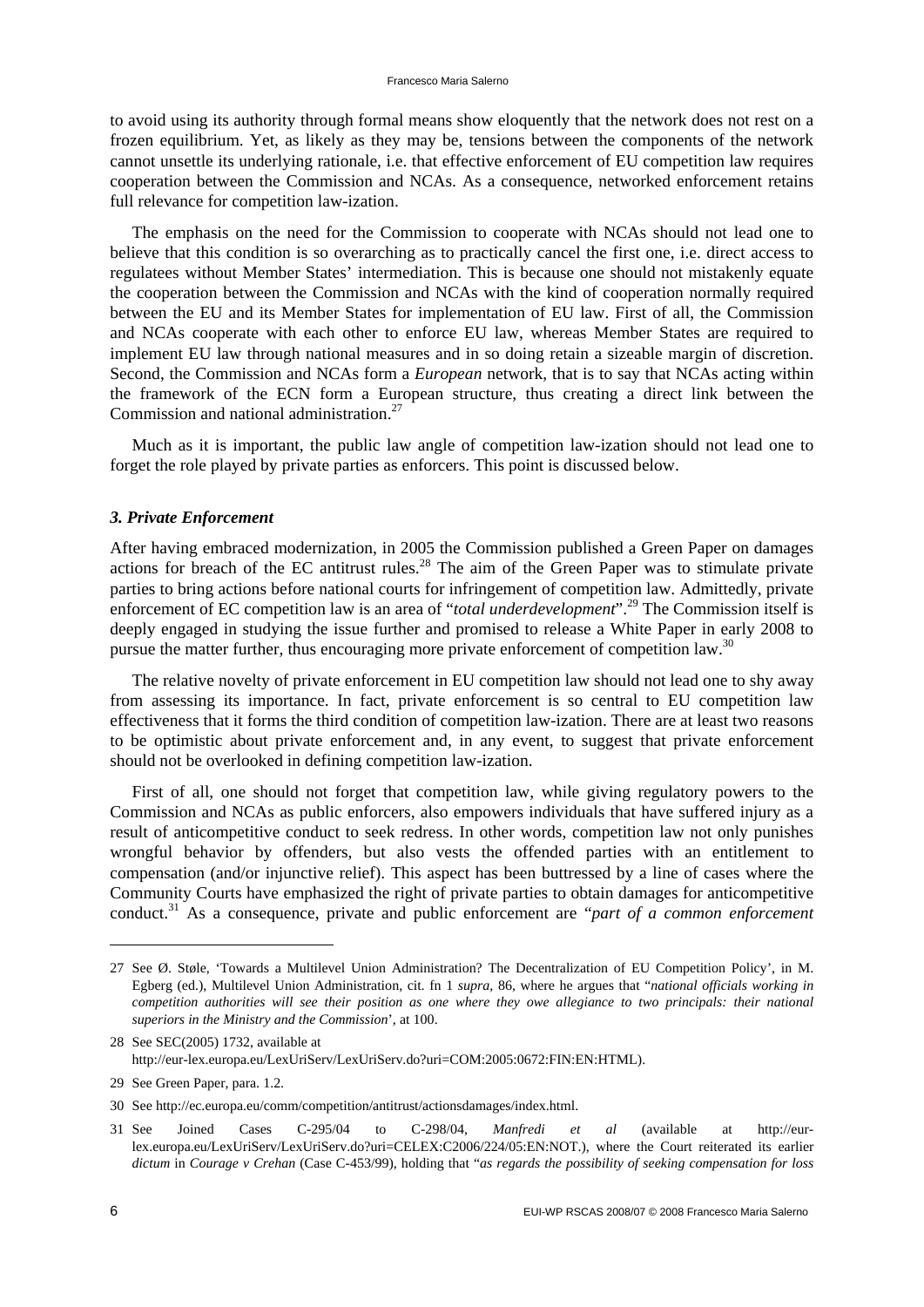*system*", where each undertaking is potentially turned into an enforcement official. This is bound to have a great impact on effectiveness, given that the ability to police the market is increased exponentially.

Secondly, private and public enforcement can develop into a mutually reinforcing relationship or a positive feedback. This may take several forms. For instance, if the Commission and NCAs as public enforcers are very active and issue several decisions, this may raise awareness of competition law principles among the consumers. As individuals become more and more aware of public enforcement and its principles, they and their advisors are more and more likely to seek private antitrust actions.<sup>32</sup> The Commission and/or NCAs, once they see that decisions are used in Court, are spurred to keep activity at the same level.<sup>33</sup> In this way, public enforcement delivers legal certainty and uniform guidance that are essential for private individuals who can rely on a stable and well-developed *corpus iuris* to be effectively at their disposal in court.

Thus, private and public enforcement can develop a positive feedback insofar as the former entices the latter, and vice versa. For these reasons, even if private enforcement of competition law is only beginning in the EU, it is nonetheless an important element of effectiveness and represents a third condition of competition law-ization.

### **III. The Competition Law-ization of EU Telecommunications Regulation**

The links between competition law and EU telecommunications regulation date back to the very beginning of liberalization.<sup>34</sup> It was the issuance of Directives to clarify the scope of competition law in the field of telecommunication in 1988 and 1990 that paved the way for subsequent legislation and the onslaught to pry open the market throughout the  $1990s$ .<sup>35</sup> However, it was not until legislation passed in 2002, the so-called 'new regulatory framework', that competition law-ization of telecommunications has become apparent in the structures of enforcement.

Competition law-ization of EU telecommunications regulations stems from three factors: the attempt to forge a direct channel to speak to regulatees in Member States, the creation of a network of enforcers, and the encouragement of private enforcement through the adoption of key concepts from competition law. These aspects are discussed in detail below. Since it is through a specific aspect of the network of enforcers that the Commission can communicate with regulatees, direct access and networked enforcement as conditions of competition law-ization are discussed together. A separate

*<sup>(</sup>Contd.)* 

*caused by a contract or by conduct liable to restrict or distort competition, it should be recalled that the full effectiveness of Article 81 EC and, in particular, the practical effect of the prohibition laid down in Article 81(1) EC would be put at risk if it were not open to any individual to claim damages for loss caused to him by a contract or by conduct liable to restrict or distort competition (Courage and Crehan, paragraph 26)*".

<sup>32</sup> The *Manfredi* judgment cited above (fn 31) came from a preliminary reference issued by a Justice of Peace in Southern Italy, whose jurisdiction is limited to small claims. This shows the great potential of private enforcement whereby even a lower court is able to discuss antitrust damages and to link successfully with Europe's highest court.

<sup>33</sup> The Commission and NCA may redistribute tasks between themselves and the Commission may even rely on private actions to issue less decisions and more guidance. Even so, the mutually reinforcing character of public and private enforcement remains intact as the Commission and/or NCAs continue to contribute to private enforcement through means other than formal decisions.

<sup>34</sup> For an account of the history of telecommunications liberalization and the role of the EU, see M. Thatcher, 'The Commission and national governments as partners: EC regulatory expansion in telecommunications 1979-2000', *Journal of European Public Policy*, 8/4 (2001), 558. See also H. Ungerer, 'Use of EC Competition Rules in the Liberalisation of the European Union's Telecommunications sector: Assessment of Past Experience and Some Conclusions', *Competition Policy Newsletter*, 2 (2001),18.

<sup>35</sup> See *Commission Directive 88/301/EEC of 16 May 1988 on competition in the markets in telecommunications terminal equipment* [1988] OJ L 131/73 and *Commission Directive 90/388/EEC of 28 June 1990 on competition in the markets for telecommunications services* [1990] L 192/10.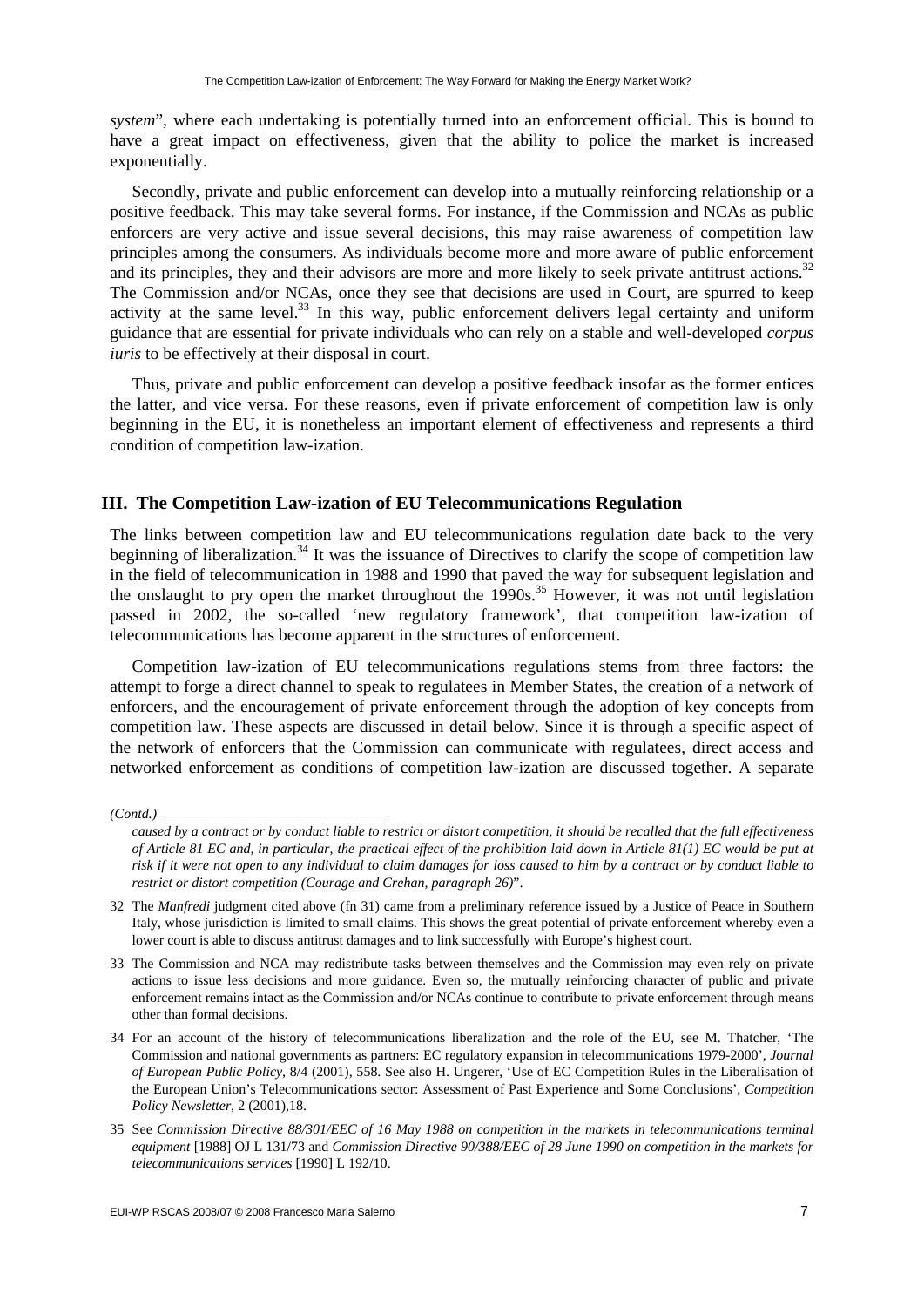section discusses recent proposals to update the regulatory framework and how it impacts on competition law-ization.

#### *1. Networked Enforcement in Telecommunications and the 'Article 7' Mechanism as Direct Access*

The regulatory structure of EU telecommunications regulation has been profoundly transformed by the adoption of the Framework Directive in 2002.<sup>36</sup> Prior to its adoption, Member States had followed a pattern of spontaneous convergence, by entrusting NRAs with the task of monitoring their respective telecommunications markets. These NRAs had limited interactions with each other and, although they were in close contact with the Commission, cooperation was non-systematic and, in any way, did not take place within a set of binding rules. $37$ 

The Framework Directive gave rise to a strongly proceduralized mode of regulation, where NRAs are not only part of a specific-purpose committee, the European Regulators Group  $(ERG)$ ,  $38$  but are also linked between themselves and, more importantly, with the Commission, through a formal procedure.<sup>39</sup> In addition, the procedure also imposes tight constraints on the exercise of their regulatory powers. These constraints give to the Commission the ability to 'speak' directly to regulatees. Thus, direct access is a peculiar feature of networked enforcement. This will become apparent through a closer look at the relevant provisions, and, specifically Article 7 of the Framework Directive.

#### The Article 7 Mechanism

Before doing so, it is expedient to remember that telecommunications regulation under the new regulatory framework requires NRAs to abide by a fundamental rule: no regulation without market analysis.40 In other words, NRAs have a substantive and procedural obligation to carry out a market analysis before they can impose regulatory measures. Both (i) the markets and (ii) the way in which they must be analyzed are set out in an instrument adopted by the Commission, respectively the 2003 Recommendation on relevant markets and the 2002 Commission guidelines on market analysis and the assessment of significant market power.<sup>41</sup> This already creates a European common ground for

<sup>36</sup> See *Directive 2002/21/EC of the European Parliament and of the Council of 7 March 2002 on a common regulatory framework for electronic communications networks and services (the "Framework Directive")* [2002] OJ L 108/33.

<sup>37</sup> See M. Thatcher, *Internationalisation and Economic Institutions-Comparing European Experiences* (Oxford: Oxford University Press, 2007), ch. 9, 'The European Path to Radical Reform: Telecommunications in France, Germany, and Italy 1988-2005'.

<sup>38</sup> See *Commission Decision of 14 September 2004 amending Decision 2002/627/EC establishing the European Regulators Group for Electronic Communications Networks and Services* [2004] OJ L 293/30.

<sup>39</sup> See S. Cassese, 'Il concerto regolamentare europeo delle telecomunicazioni', *Giornale di Diritto Amministrativo*, (2002)*,*  689.

<sup>40</sup> See Article 15 ("*National regulatory authorities shall … define relevant markets appropriate to national circumstances, in particular relevant geographic markets within their territory, in accordance with the principles of competition law …*") and Article 16 ("*… national regulatory authorities shall carry out an analysis of the relevant markets … Where a national regulatory authority is required … to determine whether to impose, maintain, amend or withdraw obligations on undertakings, it shall determine on the basis of its market analysis …*") of the Framework Directive.

<sup>41</sup> See *Commission Recommendation of 11 February 2003 on relevant product and service markets within the electronic communications sector susceptible to ex ante regulation in accordance with Directive 2002/21/EC of the European Parliament and of the Council on a common regulatory framework for electronic communication networks and services* [2003] L 114/45 and *Commission guidelines on market analysis and the assessment of significant market power under the Community regulatory framework for electronic communications networks and services* [2002] OJ C 165/6. The Recommendation on the relevant markets was updated on December 17, 2007 (see [2007] OJ L 344/65). See *Commission Staff Working Document, Public Consultation On a Draft Commission Recommendation On Relevant Product and Service Markets within the electronic communications sector susceptible to ex ante regulation in accordance with Directive 2002/21/EC of the European Parliament and of the Council on a common regulatory framework for electronic*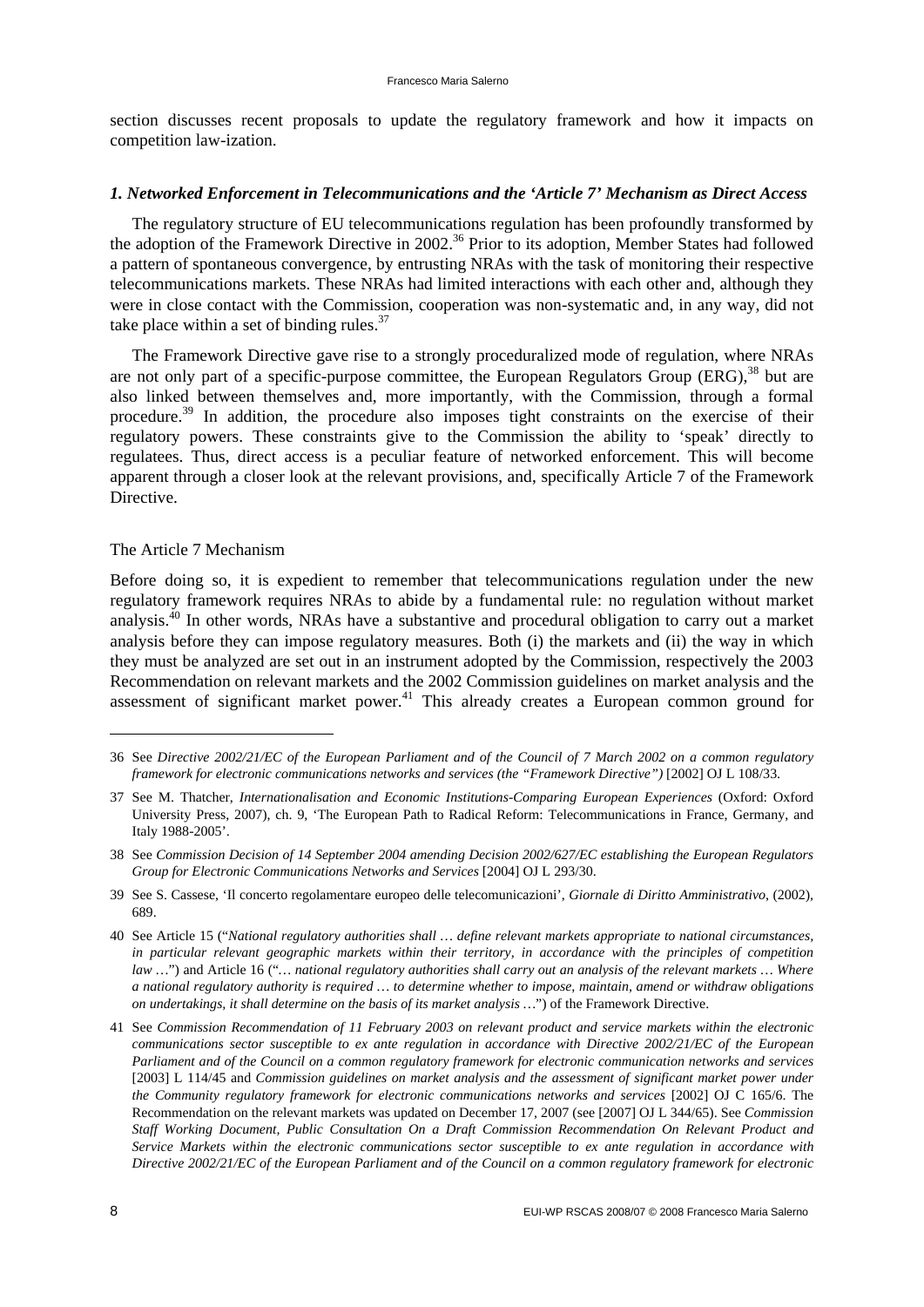regulation since all NRAs are required to abide by the same set of rules. Building on this premise, Article 7 sets forth the central rules for networked enforcement and the Commission's direct access to regulatees.

The network-like structure of enforcement stems and the ability to engage in a direct dialogue with regulatees from the provisions that require NRAs to notify to the Commission and to other NRAs the draft regulatory measures that they intend to adopt, including their market analyses,  $42$  at the same time granting to the Commission a veto power over draft measures notified by NRAs (Article 7). In particular, the Commission may "*take a decision requiring the national regulatory authority concerned to withdraw the draft measure*". It is clear that the veto power places the Commission at the heart of the regulatory system and it by-passes the usual (and cumbersome) infringement procedure under Article 226 EC by allowing the Commission the direct power to stop an NRA. In this way, the Commission crosses the traditional boundaries that separated its work from that of the NRAs and directly contributes to shaping regulatees' obligations. Arguably, therefore, the veto power enshrined in Article 7 gives to the Commission the power to have direct access to regulatees.

Taken together, networked enforcement and the veto power represent a significant aspect of competition law-ization of EU telecommunications regulation. First of all, the cooperation between NRAs and the Commission shares significant aspects with the ECN insofar as both take place under a well-defined and legally binding coordination mechanism. Secondly, the Commission's leadership role in both cases ensures a similar blend of single authority and decentralization. In the case of EU telecommunications regulation, this aspect can go as far as creating a direct channel of communication between the Commission and regulatees. The veto power effectively gives to the Commission the possibility to adopt a measure that affects regulatees. Thus, one could argue that Article 7 has recreated the conditions for direct access that is typical of the competition law provisions.

The above considerations have analyzed EU telecommunications regulation from a procedural angle. For a better assessment of the extent of competition law-ization it is now important to turn to substantive law aspects, which make it apparent how competition law has pervaded EU telecommunications regulation. As it will be shown below, this dovetails with private enforcement, the third key fundamental aspect of competition law-ization.

#### *2. Competition Law Concepts in EU Telecommunications Regulation and Private Enforcement*

EU telecommunications regulation has traditionally been a form of asymmetric regulation. Considering that the market would be populated by incumbents and a host of newcomers, regulation mainly consisted in imposing special obligations on the former to enable the latters' viability. The legal notion imposed on designated incumbents and the trigger for asymmetric obligations was the notion of Operator having Significant Market Power (SMP).<sup>43</sup>

Before the new regulatory framework entered into force, an operator was presumed to have SMP when he had 25% or more of the relevant market. No rule laid down how this determination had to be made and each NRA operated on the basis of its own set of rules with no coordination. In a very significant turn, the new regulatory framework redefined the notion of SMP by providing that "[A]*n undertaking shall be deemed to have significant market power if, either individually or jointly with* 

42 The flow of information is managed through a dedicated web-site that collects all communications made by NRAs, which also contributes to a networked enforcement mechanism. See

*<sup>(</sup>Contd.)* 

*communication networks and services*, SEC(2006) 837, dated June 28, 2006 (available at http://ec.europa.eu/information\_society/policy/ecomm/doc/info\_centre/public\_consult/review/recommendation\_final.pdf

http://ec.europa.eu/information\_society/policy/ecomm/article\_7/index\_en.htm.

<sup>43</sup> See D. Geradin and M. Kerf, *Controlling Market Power in Telecommunications: Antitrust vs Sector Specific Regulation*  (Oxford: Oxford University Press, 2003); I. Lloyd and D. Mellor, *Telecommunications Law* (London, LexisNexis, 2003); and I. Walden and J. Angel, *Telecommunications Law and Regulation* (Oxford: Oxford University Press, 2005).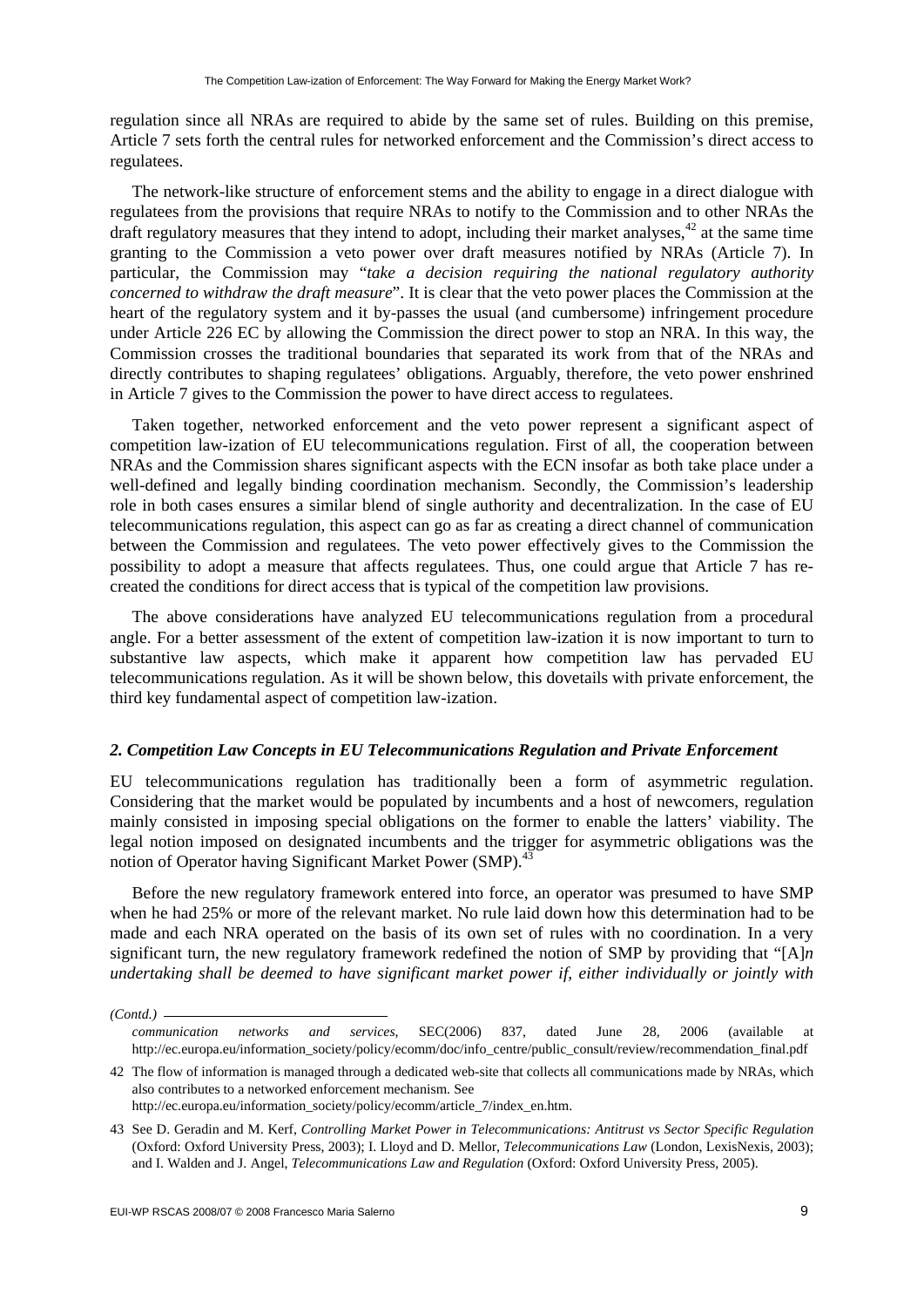*others, it enjoys a position equivalent to dominance*".44 Further, as recital 25 of the Framework Directive also makes clear, "*the definition used in this Directive is equivalent to the concept of dominance as defined in the case law of the Court of Justice and the Court of First Instance of the European Communities*", thus leaving no doubt as to the full applicability of the concept of dominance developed under competition law for the purposes of EU telecommunications regulation.

In a similar fashion, the Framework Directive states that:

- *"The Commission shall define markets in accordance with the principles of competition law".45*
- *"The Commission shall publish … guidelines for market analysis and the assessment of significant market power which shall be in accordance with the principles of competition law".46*
- *"National regulatory authorities shall … define relevant markets appropriate to national circumstances, in particular relevant geographic markets within their territory, in accordance with the principles of competition law".47*
- *"… national regulatory authorities shall carry out an analysis of the relevant markets …. Member States shall ensure that this analysis is carried out, where appropriate, in collaboration with the national competition authorities".48*

What these provisions make abundantly clear is the competition law-ization of substantive aspects of EU telecommunications regulation, which now borrows heavily from competition law.49 This trend has been a constant one in the application of the EU framework. The result is a mixed regime, where EU telecommunications regulation has met with competition law to blossom in a fruitful hybrid.<sup>50</sup>

For instance, in 2005, when commenting on the adoption of two (out of three by then) veto decision, officials belonging to the Directorate General for Competition stated adamantly: "*The most important part of the Commission's assessment of the draft measures of NRAs is to verify whether Community law, in particular Community competition law, has been correctly applied to the facts gathered by the NRA. It is in this area that the Commission undertakes the most thorough scrutiny and checks whether the NRA has not erred in the application of the legal principles set out in Community law, including the case law of the Community courts*".<sup>51</sup>

<sup>44</sup> See Article 14.2 of the Framework Directive.

<sup>45</sup> See Article 15.1 of the Framework Directive.

<sup>46</sup> See Article 15.2 of the Framework Directive.

<sup>47</sup> See Article 15.3 of the Framework Directive.

<sup>48</sup> See Article 16.1 of the Framework Directive.

<sup>49</sup> See A. de Streel, 'The Integration of Competition Law Principles in the New European Regulatory Framework for Electronic Communications', *World Competition*, 26 (2003), 497. See also P. Nihoul and P. Rodford, *EU Electronic Communications Law: Competition and Regulation in the European Telecommunications Market* (Oxford, Oxford University Press, 2004) and X. Bitzidou, *EC Law and Electronic Communications: From Sector Specific Regulation to EC Competition Law Concepts* (Athens: Sakkoulas Publications, 2005).

<sup>50</sup> See A. de Streel, 'The New Concept of 'Significant Market Power' in Electronic Communications: The Hybridisation of the Sectoral Regulation by Competition Law', *European Competition Law Review*, (2003), 535. According to this author, " … *the hybridisation of the SMP regime with competition law methodologies … is just an attempt to ensure that regulatory decisions are more flexible and closer to the economic reality of the market*" (at p. 541). In fact, some have argued that the application of competition law concepts to telecommunications regulation has a straitjacket effect, as regulators have less room to achieve their objectives than before. It is not possible to reach a definitive view on this matter within the boundaries of the present paper, also because any assessment heavily hinges on the specific set of national rules at issue and on a comparison between the relevant regulators' discretion before and after such rules have been changed as a consequence of the EU framework.

<sup>51</sup> See D. Grewe, A G. Inotai and S. Kramer, 'Two recent veto decisions under the new Regulatory framework for electronic communications: The importance of competition law principles in market analysis', *Competition Policy Newsletter*, (1) 2005, 49, at 52.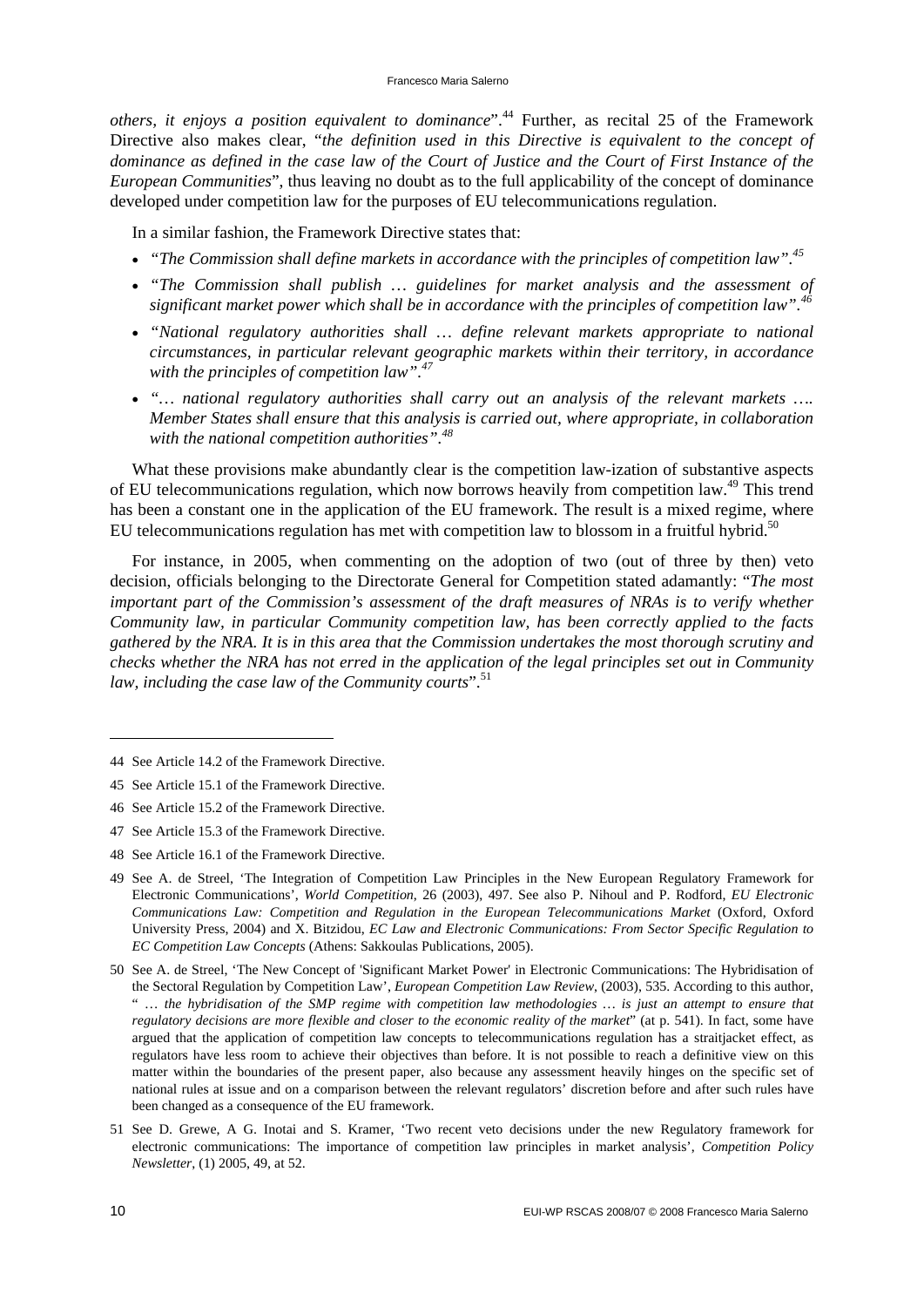From the point of view of competition law-ization, it is not only the fact that EU telecommunications regulation's key concepts are now aligned with competition law. It is also relevant that, having been re-shaped after competition law, the system of rights and obligations closely resembles that of competition law. That is to say that, when an undertaking is deemed to have a dominant position and, as a consequence, is subject to remedies being imposed upon it, competitors are in a position that is akin to that of private parties that suffer damage from anti-competitive behavior, *mutatis mutandis*. This is because a competitor acting in a market where a dominant undertaking is also present can expect the latter to abide by the regulatory obligations imposed upon it. In some and not negligible cases, these obligations mandate the dominant company to start a commercial dealing with its rivals. The chief example are the access obligations that typically concern access to the incumbent's network and are often the vital ingredient behind newcomers' ability to offer new services, such as broadband internet access.

Therefore, the new regulatory framework is likely to deliver an enforcement mechanism that shares some similarities with private enforcement under competition law insofar as competitors can be expected to keep a very vigilant eye on the incumbent and report breaches to the NRA (and to the  $NCAs$  as well).<sup>52</sup> This then translates into the NRAs' further activity to ensure that regulatory obligations are observed. In sum, besides networked enforcement and direct access, EU telecommunications regulation also features private enforcement, thus revealing a high degree of competition law-ization.

## *3. Effectiveness, Institutional Design and Recent Developments*

In the  $11<sup>th</sup>$  Report on the implementation of the directives on electronic communications,  $5<sup>3</sup>$  the Commission issued an upbeat statement on the successful take up of the latest legislative measure. It declared that "*most of the necessary work has been done. The evidence suggests that intensifying competition is bringing increased consumer benefits and that the outlook for innovation and investment within Member States and across borders is positive. The Framework notably assures the citizen that basic services are provided at an affordable price and that special social needs are catered for*". Further, EU telecommunications regulation is openly described by the Commission as "*a true success story for the EU".*<sup>54</sup>

There are reasons to believe that institutional design, hence competition law-ization, is one of the factors leading to what can be considered as a high degree of effectiveness in the application of EU telecommunications regulation. First of all, starting from the premise that the institutional design for the enforcement of competition law is capable of delivering effective enforcement, a move that inches EU telecommunications regulation closer to competition law institutions of enforcement can already be valued positively from the point of view of effectiveness.

Second, enforcement activities have benefited from a healthy dose of regulatory competition between NCAs and NRAs. Prior to competition law-ization through the regulatory framework, NCAs and NRAs were largely insulated from each other. The 'new regulatory framework' has raised the effectiveness of enforcement by giving to NCAs and NRAs the same set of principles to enforce, albeit dividing their roles according to a temporal dimension. NRAs have the role of preventing

<sup>52</sup> See, e.g., the Commission decision in the recent *Telefonica* case (Case COMP/38.784 – Wanadoo España vs. Telefónica, Commission decision of July 4. 2007) and the role played by regulatees and the sector-specific regulator (available at http://ec.europa.eu/comm/competition/antitrust/cases/decisions/38784/dec\_en.pdf). It is also interesting to note that, according to press sources, the Spanish regulator asked the Spanish government to appeal the decision on the ground that the Commission action pre-empted its powers, thus weakening the national regulators' position (see Mlex, Financial Times, July 12, 2007).

<sup>53</sup> COM(2006) 68.

<sup>54</sup> See DG Infso website, http://ec.europa.eu/information\_society/policy/ecomm/tomorrow/index\_en.htm.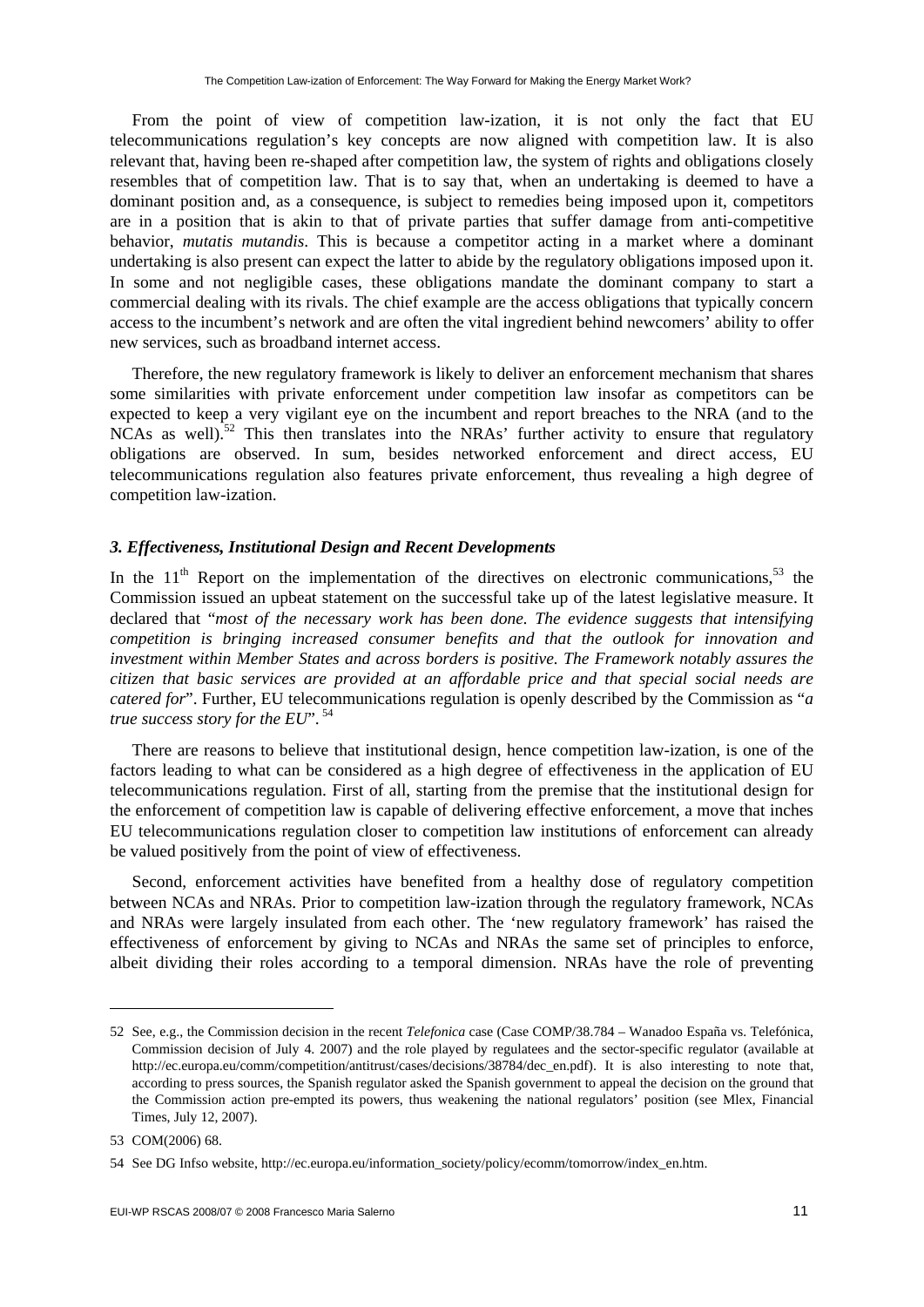abusive behavior, whereas NCAs can intervene to fine abusive behavior that has been committed.<sup>55</sup> There is a large overlap, though, both because the rules – as noted – are essentially the same and also because NRAs also have powers to fine for non-compliance. Undertakings thus complain that they are exposed to being fined twice for the same behavior.<sup>56</sup> Regardless of the merits of this complaint, it shows that the competition law-ization of EC telecoms regulation has led to over-, not under-, enforcement.

Moreover, responses by operators to the consultation process started in view of the update of the regulatory framework tellingly show satisfaction with direct access by the Commission through veto power. In fact, respondents were in favor of even extending veto powers, hence direct access, because of its positive impact on transnational activities.<sup>57</sup> This further shows that the institutional features borrowed from competition law, i.e. competition law-ization, are delivering significant results in terms of effectiveness.

#### Recent Developments

1

As noted, a review of the current regulatory framework is under way since 2006, when the Commission originally envisaged changes in its approach to spectrum management, the simplification of Article 7 procedures and the extension of the scope of veto powers.58 In February 2007, in a Joint Statement, Commissioner Reding and ERG Chairman envisaged a more far reaching change in the institutional design by indicating that they were considering stepping up the role of ERG and to structure the cooperation between the latter, the Commission and NRAs is a different way,<sup>59</sup> suggesting the possible creation of an independent regulatory authority.<sup>60</sup>

<sup>55</sup> On the complementarity between competition law and sector-specific regulation, see recently G. Psarakis, 'Sector-Specific Regulation And Competition Law In The Electronic Communications Sector Against The Backdrop Of The Internal Market', *European Competition Law Review*, (2007), 456.

<sup>56</sup> See, e.g., Telecom Italia response to the Public Consultation on the Review of EU Regulatory Framework for Electronic Communications Networks and Services

http://ec.europa.eu/information\_society/policy/ecomm/doc/info\_centre/public\_consult/review\_2/comments/telecom\_italia.pdf according to which: "*even if the evaluation is carried out on different profiles … there is a sort of competitive competence, potentially able to cause moments of conflict, as it has been noted. It must be highlighted the degree of potential danger that such an overlapping can create in the subject of sanctioning. Mainly, it is not possible to exclude that the two Authorities judge the same behaviour in different way, or rather, and this is even more serious, that it will create a duplication of sanctions for the repression of the same case in point. For example, it has been noted that the abuse of dominant position perpetrated by a TLC operator can be punished both under the regulatory profile and also under the profile of the competition law*" (p. 51-2).

<sup>57</sup> Ibidem, "*In its public consultation on the Recommendation, the Commission is consulting on whether to extend its veto powers to include the proposed remedies. The purpose of such an extension would be to foster a consistency in the way that remedies are applied across Europe and to improve the competitive environment within the internal market. In general terms, TI supports this proposal of the Commission*".

<sup>58</sup> See the *Communication on the Review of the EU Regulatory Framework for electronic communications networks and services*, COM (2006) 334, dated June 29, 2006, available at http://eur-lex.europa.eu/LexUriServ/site/en/com/2006/com2006\_0334en01.pdf

<sup>59</sup> See Joint Statement of Viviane Reding, EU Telecom and Media Commissioner, and Roberto Viola, Chairman of the European Regulators Group (ERG). In a key passage, the Joint Statement recites as follows: "*We have agreed today to consider with an open mind all means of improving the current system of cooperation between the Commission and the ERG, and of strengthening the ERG as an efficient integrated system of independent regulators. Particular options that the Commission has raised to date and that will need to be elaborated and considered further include an enhanced role for the ERG in existing regulatory and legislative processes, the strengthening of the internal market powers of the Commission, and the transformation of the ERG into a "federal system" of National Regulators (possibly modelled on the European System of Central Banks), or a combination of these*" (available at http://www.erg.eu.int/doc/whatsnew/erg\_comm\_reding\_27\_febr\_2007\_joint\_statement.pdf).

<sup>60</sup> See also, V. Reding, 'Europe's telecommunications market ahead of the reform of the EU's regulatory framework', speech given in Düsseldorf on June 12, 2007, where the Commissioner stated: "*Do we perhaps ultimately need a new*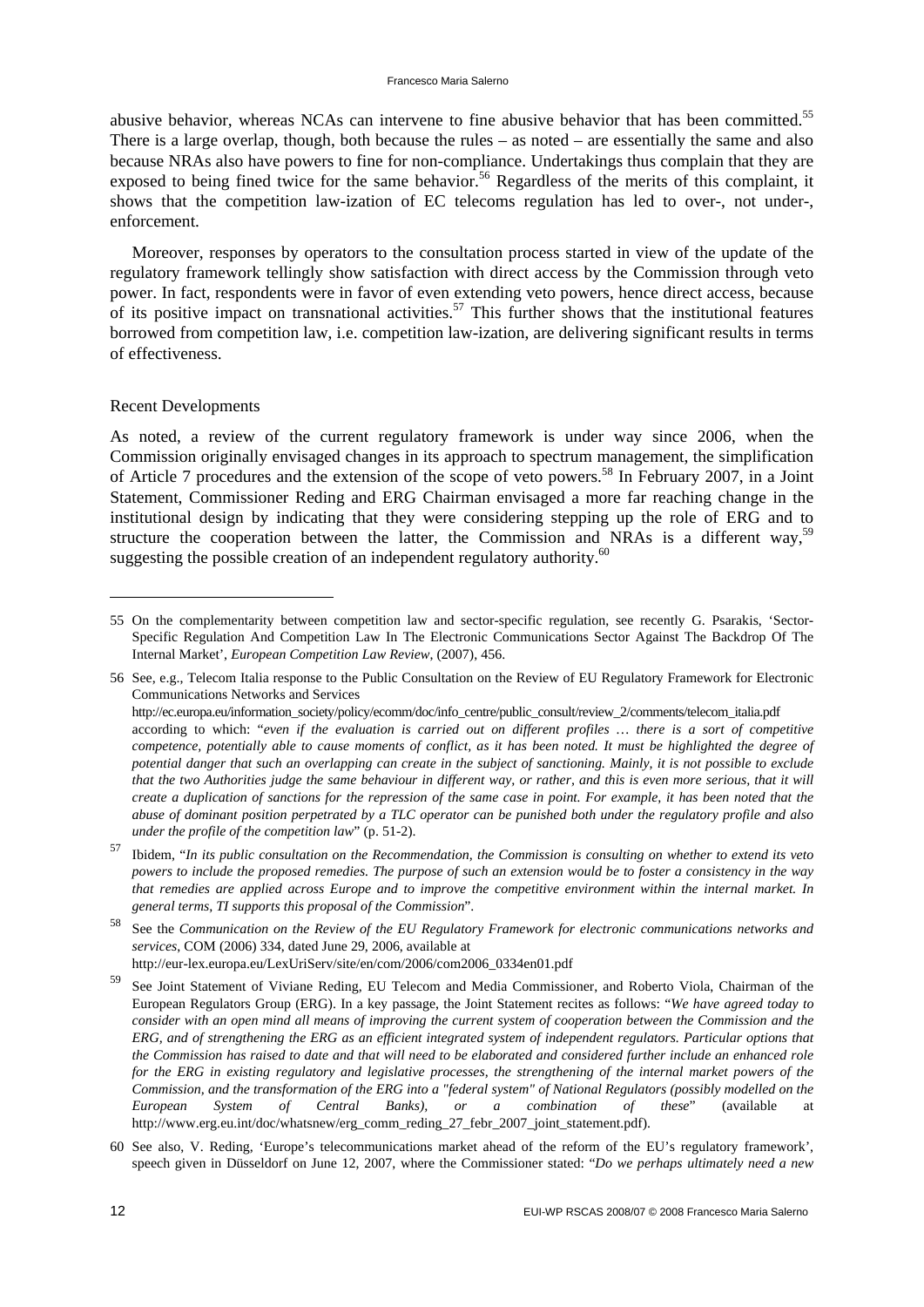In November 2007, the Commission unveiled its proposals for reform of the regulatory framework.<sup>61</sup> The proposals include a Regulation to establish a new body, the European Electronic Communications Market Authority.62 From the point of view of competition law-ization, this does not mean reduced networked enforced or less direct access. In fact, as students of regulation through agencies in the EU argue, "*the Commission seeks to delegate to agencies rather routine operational tasks, but seeks to retain control of higher profile and more important policy making, monitoring and enforcement processes*".63

This is confirmed by the proposal, which explains that the main rationale behind the agency is the need to upgrade the role of ERG in view of achieving more consistent application of EU regulation.<sup>64</sup> Further, the agency is described as an advisor to the Commission and, in the Article 7 process, will issue an opinion to the Commission on potential veto decisions.<sup>65</sup> This shows that the agency is designed to take off some of the work load from the Commission, which, in any event, retains full power to direct the network and speak directly to regulatees. If anything, it can be expected that the agency contributes to improve the quality of the Commission's ability to engage in direct access by relieving the latter of some of its day-to-day task and enabling it to better concentrate on major issues.

## **IV. EU Energy Regulation:** *Quo Vadis***?**

The recent launch of the third energy package on September 19, 2007 is likely to mark an important milestone on the path to making the energy markets work in Europe. The Commission issued liberalization directives in the energy sector in 1996 and 1998.<sup>66</sup> A second wave of directives was issued in 2003.<sup>67</sup> Yet, still in April 2006, the Commission sent a record 28 letters of formal notice to 17 Member States for failure to adequately transpose the 2003 energy directives.<sup>68</sup> In January 2007, when presenting the results of its Sector Inquiry, the Commission concluded that: "*while progress has been made, the objectives of market opening have not yet been achieved. Despite the liberalisation of the internal energy market, barriers to free competition remain*",<sup>69</sup> thus confirming its first 'gloomy'

- 61 See http://ec.europa.eu/information\_society/policy/ecomm/tomorrow/index\_en.htm.
- 62 See COM(2007) 699.
- 63 See C. Scott, Agencies for European Regulatory Governance, cit., supra fn 13, at p. 82.
- 64 See recitals 5-12 of the proposed Regulation.
- 65 See Article 5 of the proposed Regulation.
- 66 See *Directive 96/92/EC of the European Parliament and of the Council of 19 December 1996 concerning common rules for the internal market in electricity* [1997] OJ L 27/20 and *Directive 98/30/EC of the European Parliament and of the Council of 22 June 1998 concerning common rules for the internal market in natural gas* [1998] OJ L 204/1.

*<sup>(</sup>Contd.)* 

*type of European facility, a "one stop shop" which works together with the Commission and the national regulatory authorities in order to ensure better coordination and more agreement on mandatory remedial measures and lower market entry barriers in the telecommunications markets? Do we actually need a "European Networks Agency"? This is one of the options we are currently examining in order to create a level playing field for European telecommunications companies*". See also the public presentation of the Commission's Review of the EU regulatory framework for electronic networks and services and on the revision of the Recommendation on relevant markets, held on July 13, 2006 (available at

http://ec.europa.eu/information\_society/policy/ecomm/doc/info\_centre/public\_consult/review/130706reviewpresentation. pdf).

<sup>67</sup> See *Directive 2003/54/EC of the European Parliament and of the Council of 26 June 2003 concerning common rules for the internal market in electricity and repealing Directive 96/92/EC* [2003] OJ L 176/37 and *Directive 2003/55/EC of the European Parliament and of the Council of 26 June 2003 concerning common rules for the internal market in natural gas and repealing Directive 98/30/EC* [2003] OJ L 176/57.

<sup>68</sup> See IP/06/430.

<sup>69</sup> See Sector Inquiry, p. 1.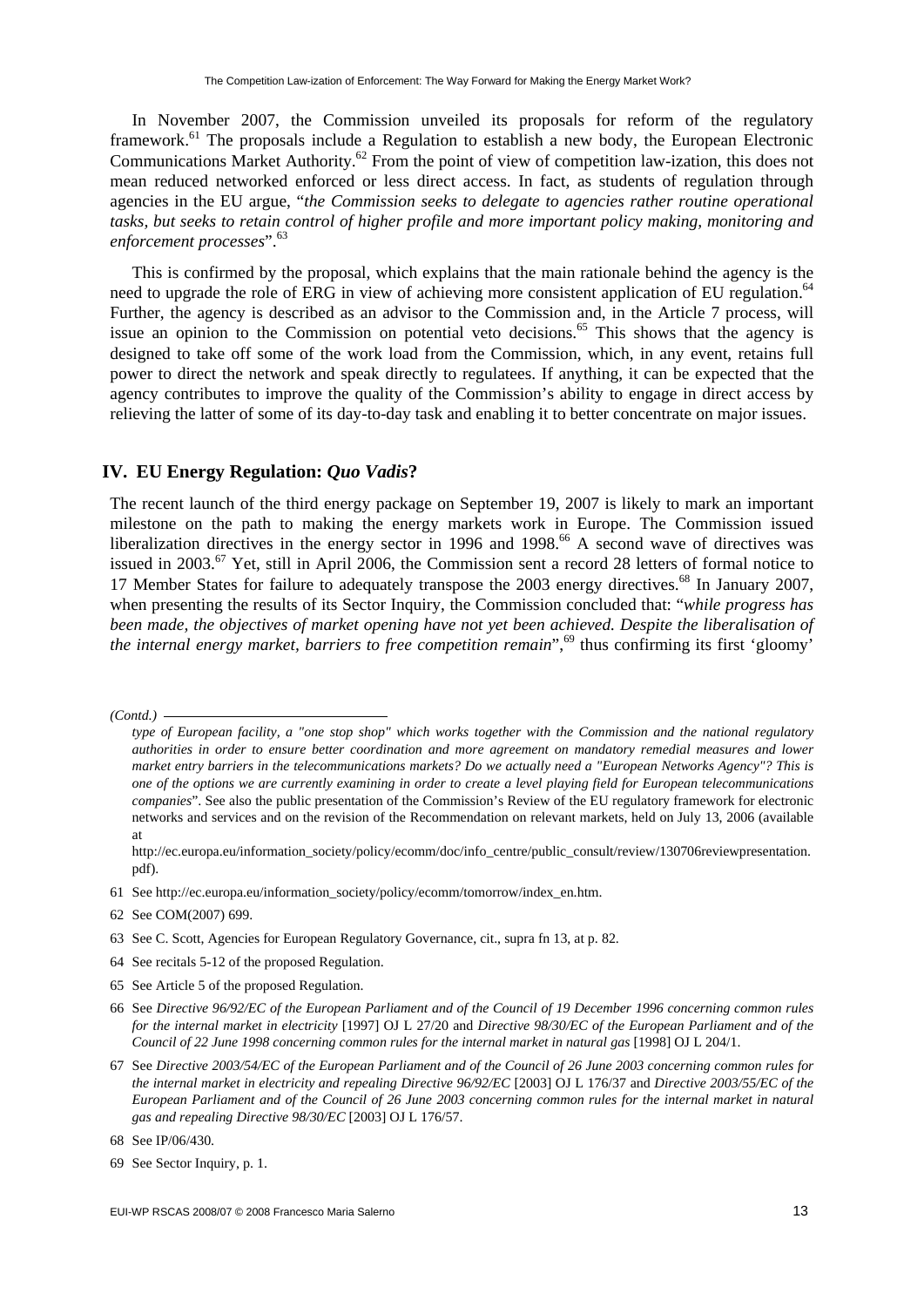impressions on the state of these markets.<sup>70</sup> In short, there is a widespread awareness that energy liberalization needs intensive care.

However, there are not many diagnoses of the malaise and therefore it is not surprising that the therapy that is being tried leaves commentators divided, mostly on the basis of national preferences rather than on the proposals themselves. For instance, reactions to unbundling seem to be dictated by prior national choices, i.e. whether Member States have already opted for such unbundling or not.<sup>71</sup> Thus, we are confronted with an effectiveness problem in search of a framework to be analyzed and, possibly, of an answer. $^{72}$ 

This section attempts to address this issue by using competition law-ization. Competition lawization is thus serving a double role. On the one hand, it provides a conceptual framework within which one can assess the current state of EU energy regulation or, more precisely, the current institutional structure of enforcement. The key question here is: if and to what extent is there competition law-ization in the institutional structure of EU energy regulation? On the other hand, competition law-ization carries a normative bias. By assessing current gaps on the basis of competition law-ization, the paper suggests a way in which this concept could be brought to bear on EU energy regulation. This also entails assessing the recent proposals on the basis of competition law-ization.<sup>73</sup>

A word of caution is in order on the suitability of deriving inspiration for the energy sector from telecommunications. Although this has already been attempted in the pre-2003 context, $^{74}$  some may argue that the industries are so different that any parallel is inherently flawed. For instance, the role of the network may seem too different in telecommunications, electricity and gas to allow any sensible generalization. Equally, while few would dispute that private enforcement is on the rise both in competition law and telecommunications, a similar enthusiasm is yet to be seen in energy law.

Although there is much wisdom in these arguments and they rightly caution about the limitations of the present attempt, one should not forget that competition law-ization concerns institutional design. Even if regulatory structures are still a function of industry structure, this does not make regulatory institutions for one industry completely unsuitable for another one. One should be even less wary of importing institutional structures from the generally applicable competition law to specific sectors. In addition, as noted, the Commission itself acknowledged that, in looking for institutional solutions for the third package, it took some cues from electronic communications.

<sup>70</sup> See Neelie Kroes, "Towards an Efficient and Integrated European Energy Market – First Findings and Next Steps", European Commission Conference, Energy Sector Inquiry – Public Presentation of the Preliminary Findings, speech in Brussels of February 16, 2006.

<sup>71</sup> See Reuters, June 26, 2007, 'Member states urge EU to break up energy firms' (available at http://uk.reuters.com/article/oilRpt/idUKL2629914820070626), listing Denmark, Britain, the Netherlands, Belgium, Sweden, Finland and Romania as supporters of unbundling. See also European voice, August 2, 2007 'France and Germany lead unbundling opposition' (available at http://www.europeanvoice.com/archive/article.asp?id=28645) reporting that France, Germany, Austria, Bulgaria, Cyprus, Greece, Latvia, Luxembourg and Slovakia sent a letter to the Commission opposing unbundling

<sup>72</sup> For suggestions on how to improve the effectiveness of EU energy regulation from a substantive standpoint, i.e. looking at the substance of the actual rules to be implemented and changes needed thereby, see F. Lévêque, 'Antitrust Enforcement in the Electricity and Gas Industries: Problems and Solutions for the EU', The Electricity Journal, 19:5 (2006), 27.

<sup>73</sup> For a review of regulatory gaps, although not based on competition law-ization, see J. Vasconcelos, 'Towards the internal energy market: how to bridge a regulatory gap and build a regulatory framework', *European Review of Energy Markets*, (2005), 81.

<sup>74</sup> See C. Scott, 'Making the Experience of European Community Telecommunications Law and Policy Speak to the Energy Sector', in L. Hancher (ed.), *The European Energy Market: reconciling Competition and Security of Supply* (Köln: Bundesanzeiger, 1995), 131.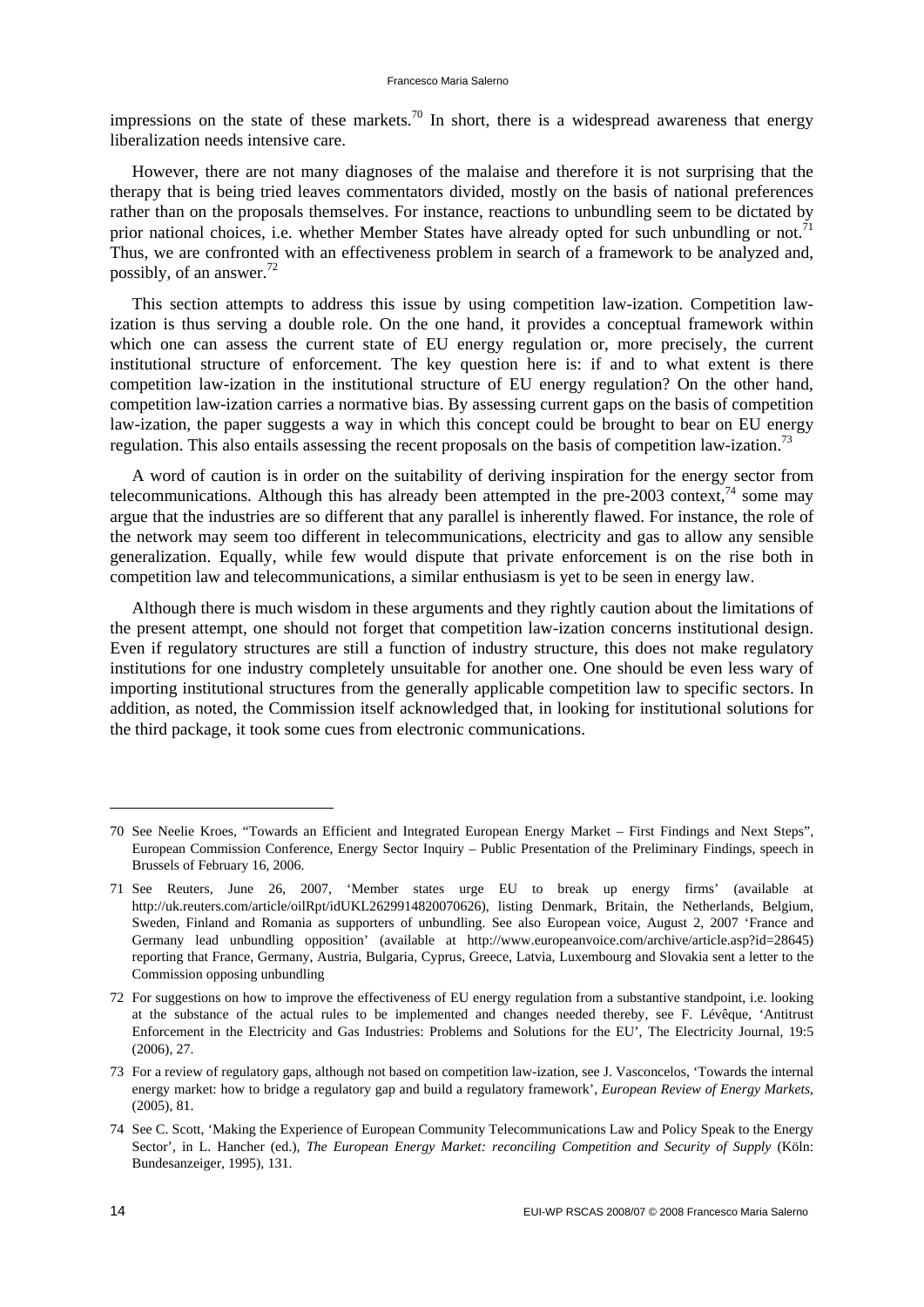Thus, the lessons of competition law-ization and how they played out in the telecommunications sector should remain as a relevant point of reference in the present discussion, while keeping in mind the limitation of the analogy.<sup>75</sup>

#### *1. No Competition Law Enforcement*

1

In starting the assessment as to the degree of competition law-ization of EU energy regulation (if any), it must be stated at the outset that the enforcement of the competition law provisions so far has been remarkably underdeveloped in the energy field. Two decisions issued in 2004 concerning an infringement of Article 81 by GDF, ENI and Enel in gas supply contracts ended a decade without any formal decision.76 During this period the Commission deliberately chose informal settlement as an enforcement tool.

According to Commissioner Monti *"during the initial delicate transition phase from monopolised to liberalised energy markets, the focus should lie, in some occasions, on Commission's interventions improving effectively the market structure, rather than on formal procedures imposing fines".*77

Indeed, during Monti's tenure as a Commissioner, the Commission brokered several agreements from energy companies, closing proceedings in return for commitments to modify commercial behavior.<sup>78</sup> For instance, Gazprom and ENI agreed to remove destination clauses, i.e. clauses that prevented the buyer (ENI) from reselling gas supplied by Gazprom in a territory other than Italy, from their contract.79 In the *Marathon* cases, the Commission equally pursued a strategy based on

<sup>75</sup> For an earlier discussion on institutional reform and adaptation of solutions implemented in telecommunications, see Center for European Policy Studies, *Rethinking The EU Regulatory Strategy For The Internal Energy Market*, 2004, available at http://www.ceps.be/index3.php.

<sup>76</sup> See Commission decision of 26.10.2004 in case COMP/38662. See C. Cultrera, 'Les décisions GDF – La Commission est formelle : les clauses de restriction territoriale dans les contrats de gaz violent l'article 81', *Competition Policy Newsletter*, 1 (2005), 45, ("[Les décisions adressées à GDF et ENI] *sont très intéressantes a maints égards: elles sont les premières décisions formelles adoptées par la Commission depuis une décennie dans le secteur de l'énergie*…" emphasis supplied).

<sup>77</sup> See M. Monti, European Commissioner for Competition Policy, 'Applying EU Competition Law to the newly liberalised energy markets', speech in Rome on October 6, 2003 (available at http://europa.eu/rapid/pressReleasesAction.do?reference=SPEECH/03/447&format=HTML&aged=0&language=EN&gu iLanguage=en).

<sup>78</sup> For a full account of competition law cases in the energy sector, see P. D. Cameron, *Competition in Energy Markets- Law and Regulation in the European Union* (Oxford: Oxford University Press, 2007), ch. 11-14.

<sup>79</sup> See IP/03/1345. Other cases concerning gas supply agreements potentially contrary to Article 81 EC that were settled or where the investigation was closed further to amendments to the agreements, include the *Corrib* joint marketing agreement (IP/01/578); *Nigeria LNG* (IP/02/1869); the *UK/Belgium gas interconnector* (IP/02/401); the *GFU* case (IP/02/1084), concerning joint sales of Norwegian natural gas through a single seller, the so-called Gas Negotiation Committee; the *DUC/DONG* case (IP/03/566); and *Gazprom/Ruhrgas* (IP/05/710). In an earlier case, *Gas Natural/Endesa* (IP/00/297), the Commission also sought a consensual solution to end clauses that foreclosed competition and impeded to a large customer to become a reseller.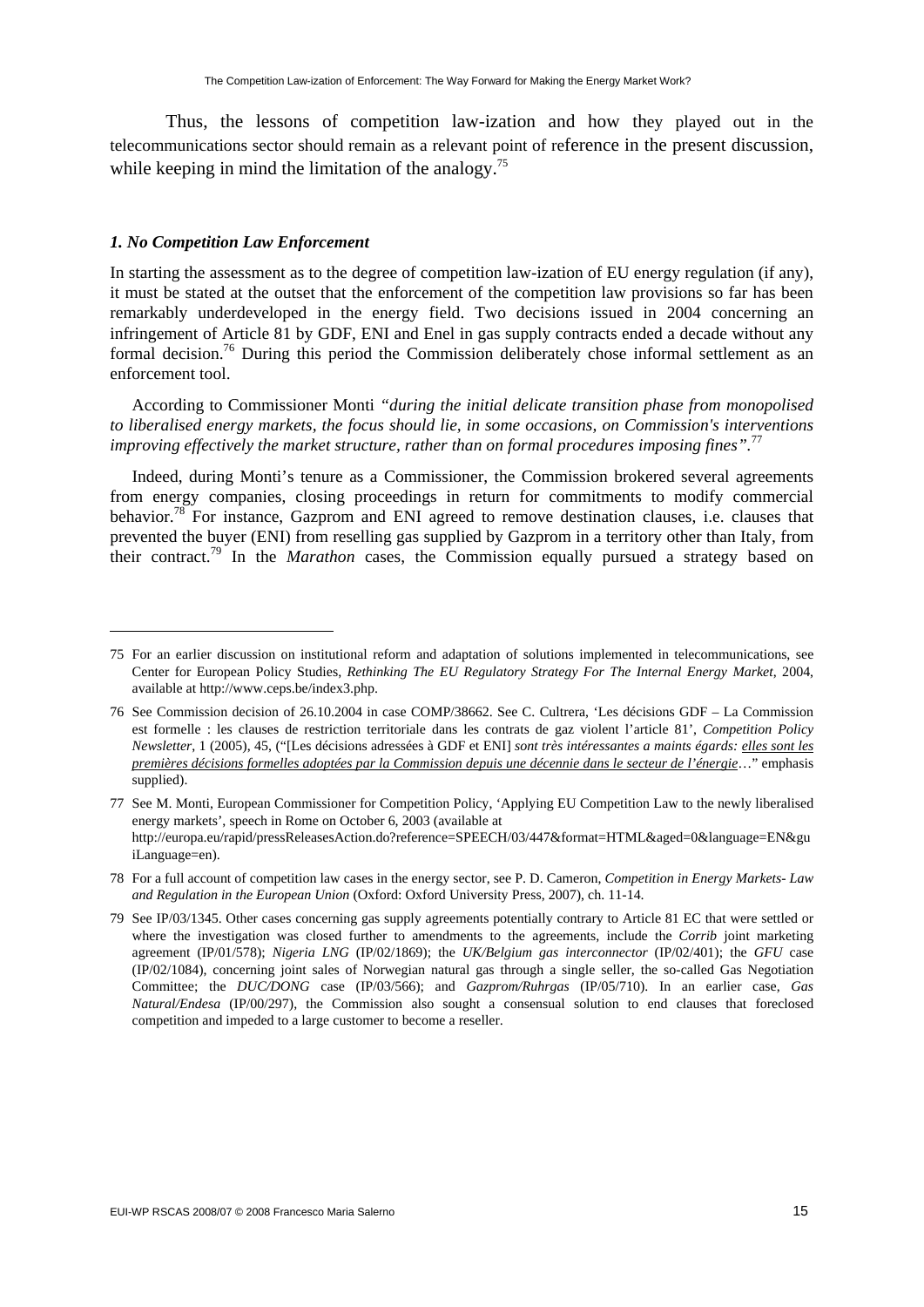consensual solutions to secure newcomers' access to gas pipelines.<sup>80</sup> Access issues were also at the core of early cases on electricity interconnectors, also closed without a formal decision.<sup>81</sup>

Although the Commission itself appeared dissatisfied with this strategy, $82$  and although it started several proceedings following the conclusion of the Sector Inquiry,<sup>83</sup> the lack of formal precedents so far is, in and of itself, a limitation on the ability to engage in competition law-ization. In this respect, it is worth noting that, given the actual structure of the energy markets which normally features an incumbent company and several fringe players, decisions pursuant to Article 82 are the most valuable source of precedent to define competition law obligations in the energy sector. Until a sizeable decision practice is achieved, competition law-ization will be hampered, as will its potential for delivering more effectiveness to EU energy regulation.

It can be noted in passing that the timing for such a development is highly opportune. The ongoing reform of Article 82 and the important judgment in the *Microsoft* case ensure that the Commission will fully take into account economic analysis,  $\frac{84}{4}$  thus resulting in a more refined application of competition law. It is not possible to predict whether a revised approach to the enforcement of Article 82 will lead to softer or tougher enforcement. In fact, the key point of the reform is to deliver an enforcement that is more in tune with the emphasis on economic analysis that is behind the modernized application of Article 81. Thus, there are reasons to hope that application of a 'reformed' Article 82 in the energy field would lead to better decision-making.<sup>85</sup>

<sup>80</sup> The Marathon cases concerned the alleged refusal by a number of European companies, including BEB, Ruhrgas, Thyssengas in Germany, Gasunie in the Netherlands and Gaz de France, to grant the Norwegian subsidiary of the US gas producer Marathon access to their gas networks. These complex proceedings steered towards a solution in 2001, when the Commission settled the case with Thyssengas, after the company offered commitments aimed at making third party access more effective (IP/01/1641). In 2003 the Commission closed the investigation against the Dutch gas company Gasunie and the German gas company BEB, charged with the same infringement. Only in 2004, however, the whole case came to an end, when Gaz de France and Ruhrgas offered commitments suitable to solve the access problems detected by the Commission (IP/04/573).

<sup>81</sup> See the UK-France interconnector case (IP/01/341) and the Germany-Norway-Denmark interconnector case (IP/01/30). In the former case, the Commission expressed concerns about the capacity available on the electricity submarine cable linking the United Kingdom and France that, at the time, was used exclusively by EDF. After the Commission expressed its concerns on the foreclosure of such facility to competition, the operators of the cable agreed to open up access to the infrastructure used for electricity import and export between the two countries. In the Commission's view, any restrictions on the attribution of transmission rights or discriminatory treatment would have amounted to a potential abuse of dominant position. In fact, granting a transmission priority right in favour of a particular company would have allowed it to circumvent the rules for capacity allocation applicable to other market operators. This would have been regarded as a discriminatory treatment by the two operators, which held a dominant position in the market for the transmission of electricity between the UK and the continent. In the case of the Germany-Norway-Denmark interconnector, E.ON, Statkraf and Elsam had entered into an agreement whereby these companies reserved the entire capacity on interconnectors or cables linking high-tension grids in Germany, Norway and Denmark. The Commission objected that the contract prevented the emergence of a functioning European internal market in electricity. Further to these concerns by the Commission, the companies agreed to free transmission capacity on their cables.

<sup>82</sup> See 2003 Report on Competition Policy, point 97 ("*Whilst in the past a number of cases were closed following settlements, it is expected that in future more formal decisions will be taken. This will provide additional legal certainty and allow the Commission to clarify its policy formally*").

<sup>83</sup> See, e.g., formal proceedings against Electrabel and EDF for suspected foreclosure of the Belgian and French electricity markets, (MEMO/07/313, dated July 26, 2007), and against the ENI and RWE Groups concerning suspected foreclosure of, respectively, the Italian and German gas supply markets (MEMO/07/186 and MEMO/07/187, dated may 11, 2007).

<sup>84</sup> See *DG Competition discussion paper on the application of Article 82 of the Treaty to exclusionary abuses* (available at http://ec.europa.eu/comm/competition/antitrust/art82/discpaper2005.pdf) and case T-201/04, *Microsoft Corp / Commission*, not yet published (available at http://curia.europa.eu/jurisp/cgibin/gettext.pl?where=&lang=en&num=79929082T19040201&doc=T&ouvert=T&seance=ARRET).

<sup>85</sup> See Mario Siragusa, "Abuse of Dominance Issues", intervention at the IBC conference on Competition Law in the Energy Sector, Brussels, November 29, 2006.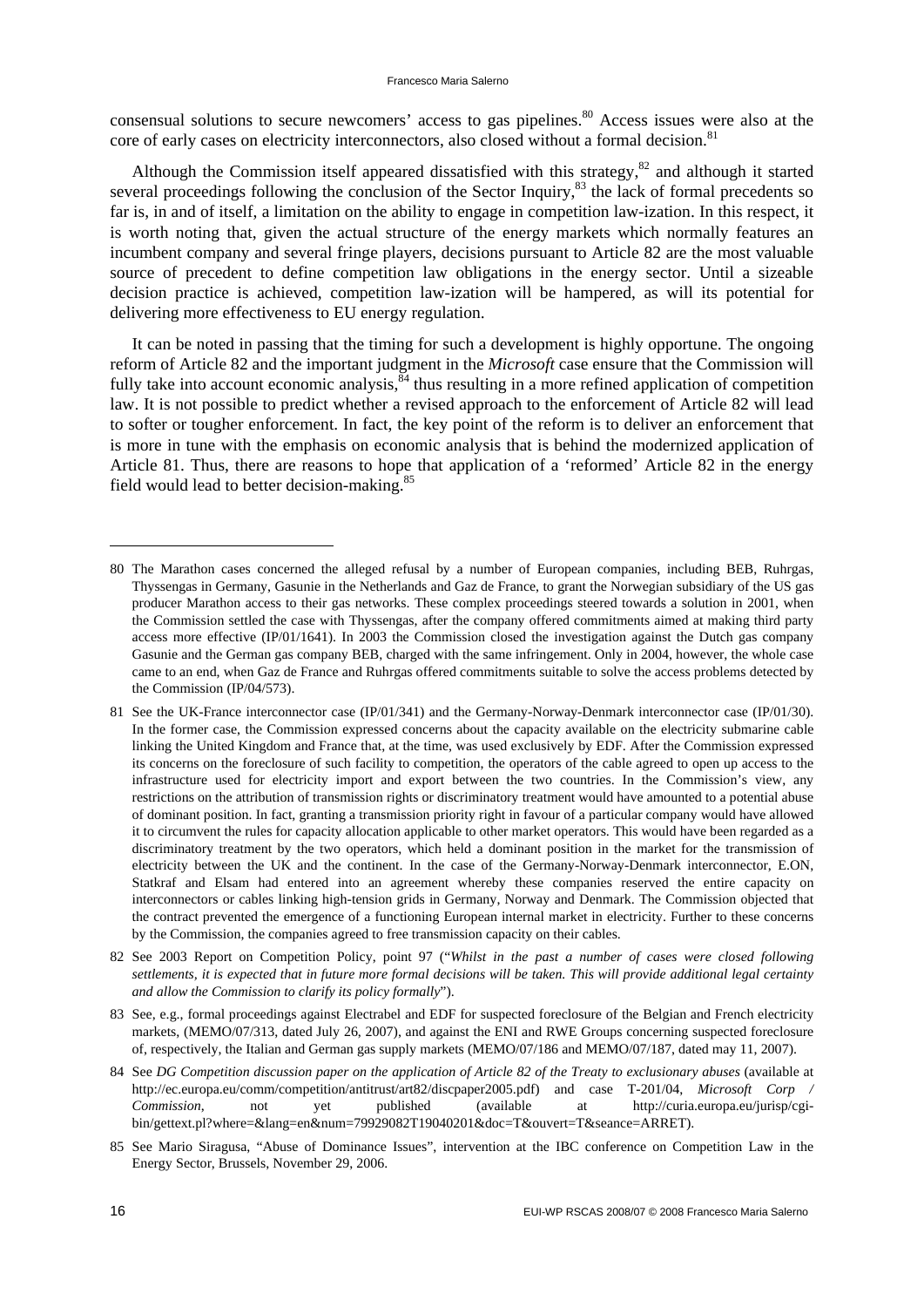#### *2. Loose Networked Enforcement and No Direct Access*

It is well known that the 2003 Electricity and Gas Directives provided for the establishment of NRAs in the energy sector, including rules on their tasks and organization.<sup>86</sup> In addition, the Commission formally constituted the European Regulator' Group for Electricity and Gas ("ERGEG") as an advisor to the Commission.<sup>87</sup> Prior to the creation of ERGEG (and afterwards), electricity and gas regulators already met informally: the Florence and Madrid forums, as they were named after the venues of the meetings, provided stakeholders and regulators with a convenient opportunity to agree on issues of policy and regulation without the need for formal acts.<sup>88</sup> If one also includes NCAs, the regulatory institutions overseeing the EU energy markets indeed form a complex web.

However, "the network of governance mechanism ... is still in statu nascendi".<sup>89</sup> Moreover, cooperation between members of the network and the Commission is almost exclusively on a voluntary basis, with nothing comparable to the high level of proceduralization that was found in the Article 7 procedure or the Network Notice in the case of competition law matters.<sup>90</sup>

Assuming that one can talk of an emerging network, direct access to regulatees as described in competition law and EU telecommunications regulation is lacking entirely in EU energy regulation. Instead, the Commission pursues the 'classic' approach of initiating formal infringement procedures against Member States for failure to transpose EU law.<sup>91</sup> However, this procedure may only be a chimera of effectiveness.<sup>92</sup> The choice to leave to national governments' whims the task of implementing and enforcing EU energy regulation, subordinates the latter to the domestic politics of the day. The case of Italy is indicative.

In 2001, the government started to work on a bill to reform NRAs. The Minister in charge of the Bill, Franco Frattini, stated that the energy authority would be abolished because energy matters should be entrusted to a ministry and not to an independent authority.<sup>93</sup> While preparation of a bill was ongoing, in August 2002 the government decided to pass a decree to freeze tariffs, including electricity tariffs, which were under the control of the energy authority.<sup>94</sup> Thus, the government disregarded the energy authority's institutional prerogatives. Moreover, the government's action undermined the overall credibility of the regulatory system that was based on the principle that tariffsetting did not belong to the government anymore.

<sup>86</sup> See Article 23 of the 2003 Electricity Directive and Article 25 of the 2003 Gas Directive.

<sup>87</sup> See *Decision 2003/796/EC on establishing the European Regulators Group for Electricity and Gas* [2003] OJ L 296/34.

<sup>88</sup> See B. Eberlein, 'Regulation by Cooperation: the "Third Way" in Making Rules for the Internal Energy Market', in P. D. Cameron, *Legal Aspects of EU Energy Regulation: Implementing the New Directives on Electricity and Gas across Europe* (Oxford: Oxford University Press, 2005). For information on the forums' activities, see http://ec.europa.eu/energy/electricity/florence/index\_en.htm and http://ec.europa.eu/energy/gas/madrid/index\_en.htm.

<sup>89</sup> See P. D. Cameron, Competition in Energy Markets, cit. supra fn 78, p. 111. See also 'The internal market in energy: harnessing the new regulatory regime', *European Law Review*, 30 (2005), 631, and J. Vasconcelos, 'Co-operation between Energy Regulators in the European Union', in C. Henry, C. Matheu and A. Jeunemaitre (eds.), *Regulation of Network Utilities* (Oxford: Oxford University Press, 2001).

<sup>90</sup> Cited above at fn. 22.

<sup>91</sup> The Commission or NCAs are of course free to enforce the competition rules. Nevertheless, this should *accompany* enforcement actions pursuant to regulatory statutes, and not *replace* them.

<sup>92</sup> See C. Harding, 'Member State Enforcement of European Community Measures: The Chimera of 'Effective' Enforcement', *Maastricht Journal of European and Comparative Law* (1997), 5. See also C. Harlow and R. Rawlings, 'Accountability and law enforcement: the centralized EU infringement procedure', *European Law Review*, 31 (2006), 447.

<sup>93</sup> See *il sole 24 ore*, November 23, 2001.

<sup>94</sup> See Law decree of September 4, 2002, No. 193.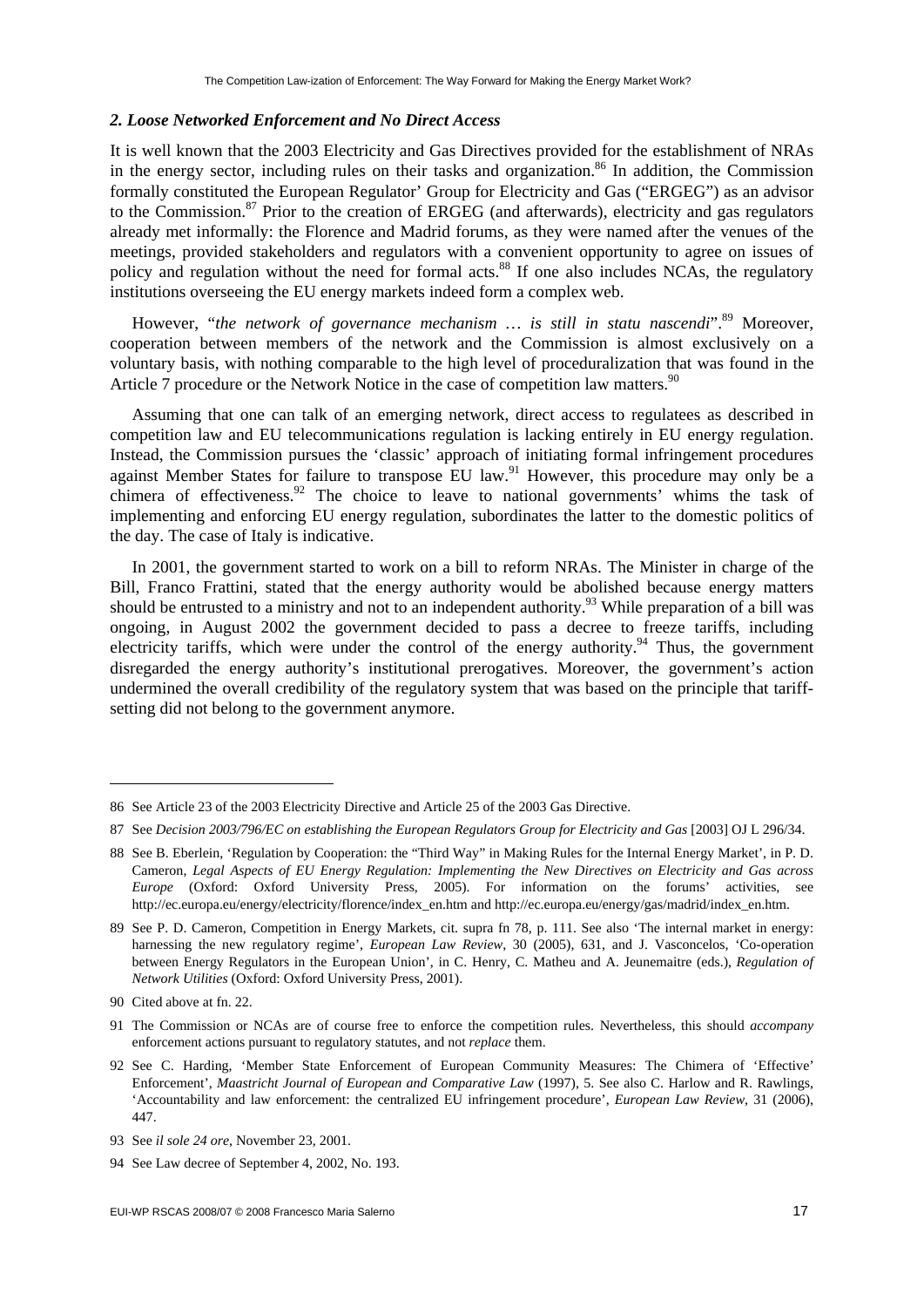The attempts to abolish Italy's energy regulator show how vulnerable an NRA can be when it is not securely part of a European network. By contrast, the link with the Commission and with the other NRAs confers a high degree of resilience to these authorities against governments that show little liking for NRAs. It is highly telling that the bill that envisaged the abolition of the energy regulator never considered a similar measure for the NRA in charge of electronic communications (which was already formally linked to the EU telecommunications enforcement network). Moreover, the Italian case shows that, without a stable foundation in EU law, NRAs are subject to 'swings' in national politics, another element that is inimical to stable regulatory policy (and therefore, presumably, to the kind of large sunk investment that could be important both at the national level and at the level of the internal market).

In sum, without an EU network of enforcers with the Commission at the helm, effective implementation becomes too dependent on national preferences. Moreover, there is a high risk of nonuniformity, since powers and resources of NRA may vary greatly. This puts the effectiveness of EU energy regulation clearly in jeopardy.

#### *3. Limited Opportunities for Private Enforcement*

The assessment of the extent of competition law-ization of EU energy regulation with respect to the system of private rights involves complex issues about the relationships between sector-specific regulation and competition law.

As a starting point, it is worth recalling that "[T]he provisions on TPA [third party access, ndr] in the Electricity and Gas Directives can … be seen less as creating a new right of access and more as defining and clarifying the extent of a right that already exists...".<sup>95</sup> This view has also been endorsed by the European Court of Justice, which held that "… the First Gas Directive … and the Second Gas Directive have the effect, if not the object, of introducing competition into a sector which had hitherto not been subject to competition … It follows that one of the aims of the Second Gas Directive is clearly competitive. It is no surprise, therefore, that the competitive objective of the Merger Regulation should also be assumed by one of the objectives of the second electricity and gas directives. Consequently, the fact that the Commission pursued the practical realisation of the Second Gas Directive cannot indicate a misuse of powers when that objective is also the objective for which that regulation conferred its powers on the Commission".<sup>96</sup>

If one starts from the premise that sector-specific legislation's aim is to bring to the fore rights that are already granted to undertakings by virtue of the competition law provisions, it follows that EU energy regulation must be deemed to have a system of rights and obligations that enjoys a certain degree of competition law-ization. In a telling case, the Commission praised the Italian Competition Authority for finding that gas incumbent ENI had abused its dominant position where the abuse comprised of "*discontinuing works, which had been started by the network branch in view of increased gas capacity requirements, for the expansion of a main import pipeline into Italy, running between Tunisia and Sicily (TTPC pipeline)*".<sup>97</sup> The case shows that a newcomer could expect the incumbent to refrain from stopping works for the expansion of a pipeline once the project is launched.

<sup>95</sup> See P. D. Cameron, Competition in Energy Markets, cit. supra fn 78, p. 355, where he also recalls the view of C. D. Ehlermann, 'The Role of the European Commission as regards National Energy Policies', *Journal of Energy and Natural Resources*, 12 (1994), 342.

<sup>96</sup> Case T-87/05, *Commission/EDP*, [2005] ECR, p.II-3745, para. 96. See also case C-17/03, *VEMW and others*, [2005] ECR, p. I-4983, para. 62.

<sup>97</sup> See Sector Inquiry, paras. 158-159. See also the decision by the Italian Antitrust Authority, A358/*ENI-Trans Tunisian Pipeline*, decision of February 15, 2006, *Bollettino* 5/2006 (available through www.agcm.it).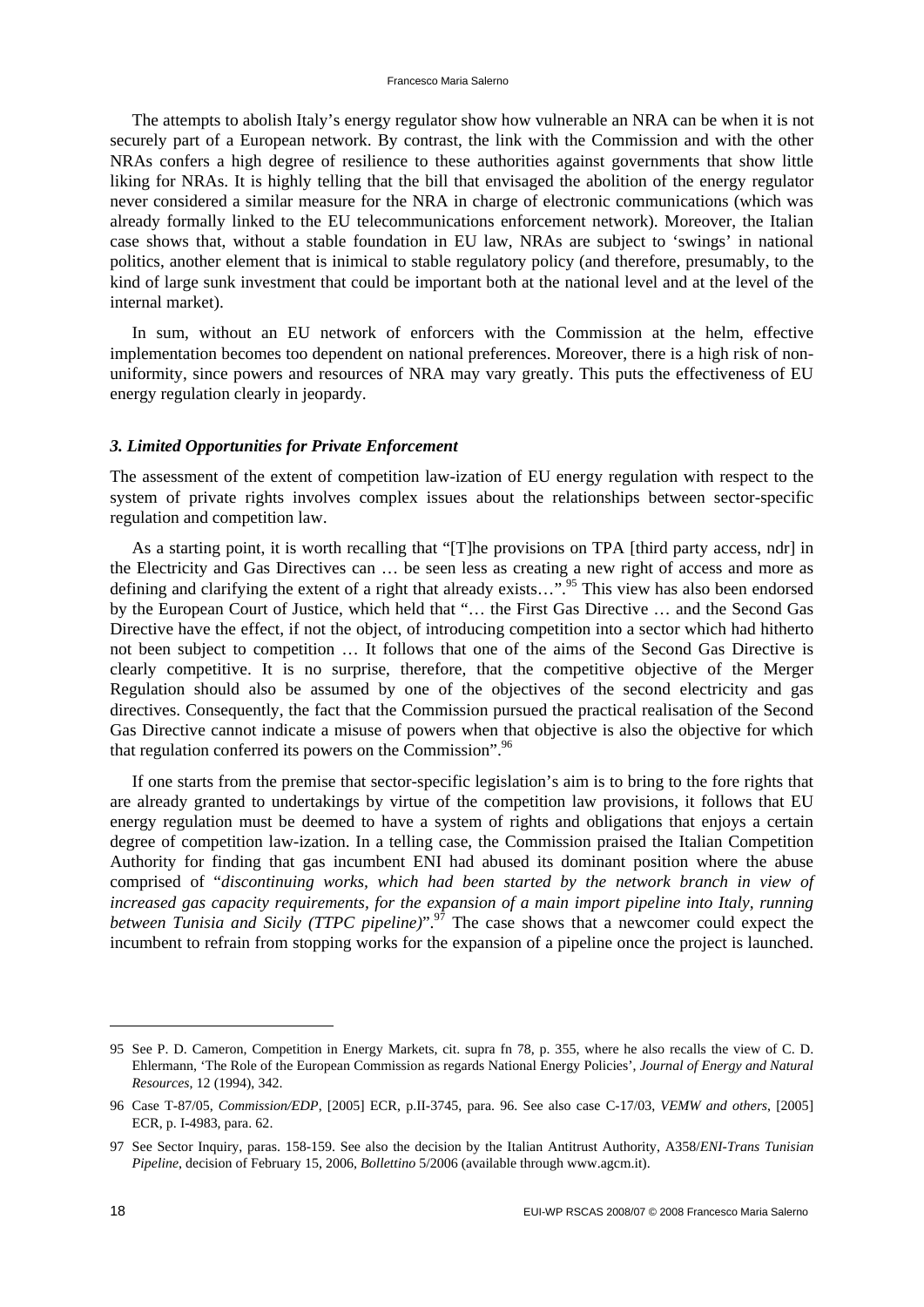This means that an incumbent may be coerced by a newcomer to perform an activity that is beneficial to competition.<sup>98</sup>

Even if the Italian case represents a leading precedent which is no doubt going to be observed closely by other network operators and supply undertakings in other markets, the fact remains that the case is an isolated one. In other words, compared with EU telecommunications regulation where, for each market subject to regulation, one can expect a well-defined set of rights and obligations, in the case of EU energy regulation the process of bringing to the fore such rights and obligations entails all the complex activities that are connected with a finding of a breach of competition law. For instance, in the Italian case mentioned above, the proceedings lasted for more than one year.<sup>99</sup> This is a remarkably short duration for abuse of dominance proceedings. However, it seems far too long when measured from the perspective of a newcomer who has made investments on the basis of the planned expansion and sees his plans 'frozen' for a year.

In addition, there is a clear risk in private parties relying solely on competition law proceedings to establish the rights and obligation of dominant undertakings. That is, by their very nature, competition law proceedings are aimed at ascertaining if a violation occurred or not. As a consequence, they may provide clear guidance as to how *not* to behave and result in *negative* enforcement. However, this still leaves open all the positive construction of the dominant undertaking's obligations.

This is a problem that also affects 'classic' private enforcement or private actions brought before a Court by a private party to obtain redress after rights granted to him/her under sector-specific EU legislation have been infringed by a measure taken by the public authorities.<sup>100</sup> For instance, in a judgment issued in October 2006,<sup>101</sup> the Italian Constitutional Court ruled that a moratorium adopted by the Region of Puglia exposed the government to a serious risk of breach of its international commitments, notably the Kyoto targets and the ensuing EU rules on green energy. The Administrative Tribunal for Sicily in an equally groundbreaking decision has upheld the plea brought by a private company against similar behavior by the Sicilian authorities. It ruled that local authorities imposing an indefinite stop on the construction of green energy plants act against EU law.<sup>102</sup> This judgment has been followed by yet another one issued by the Administrative Tribunal of Molise in 2006.103 From the point of view of effectiveness, though, judicial enforcement can at most result in a negative order, i.e. it can declare that the behavior adopted by a local authority is contrary to EU law, and hence must be repealed. This is only the *pars destruens* of enforcement, or how *not* to enforce EU energy regulation. Positive action is lacking and, if no authority takes the lead in adequate enforcement, EU energy regulation will remain only on the books.

#### *4. Prospects for Competition Law-Ization and the Commission Proposals*

Judged from the point of view of competition law-ization, the current state of EU energy regulation could be described as lacking both an adequate procedural framework and substantive provisions enabling private enforcement. This is because, on the one hand, the network of regulators (including the Commission) is still in its infancy and as such currently lacks direct access to regulatees (compared to the direct access enjoyed under competition law and EU telecommunications regulation). On the

<sup>98</sup> It is important to note that, in the case at issue, this obligation was qualified by two factual circumstances, i.e. that work had been under way for some time and that onerous ship or pay contracts had already been signed.

<sup>99</sup> See Autorità Garante della Concorrenza e del Mercato, *ENI-TRANS TUNISIAN PIPELINE*, cit.

<sup>100</sup> See Joined Cases C-6/90 and 9/90, *Francovich*, [1991] ECR, p. I-5357 and Case C-213/89, *Factortame*, [1990] ECR, p. I-2433.

<sup>101</sup> Judgment No. 364 of 2006.

<sup>102</sup> See judgment No. 150 of 2005.

<sup>103</sup> See judgment No. 739 of 2006.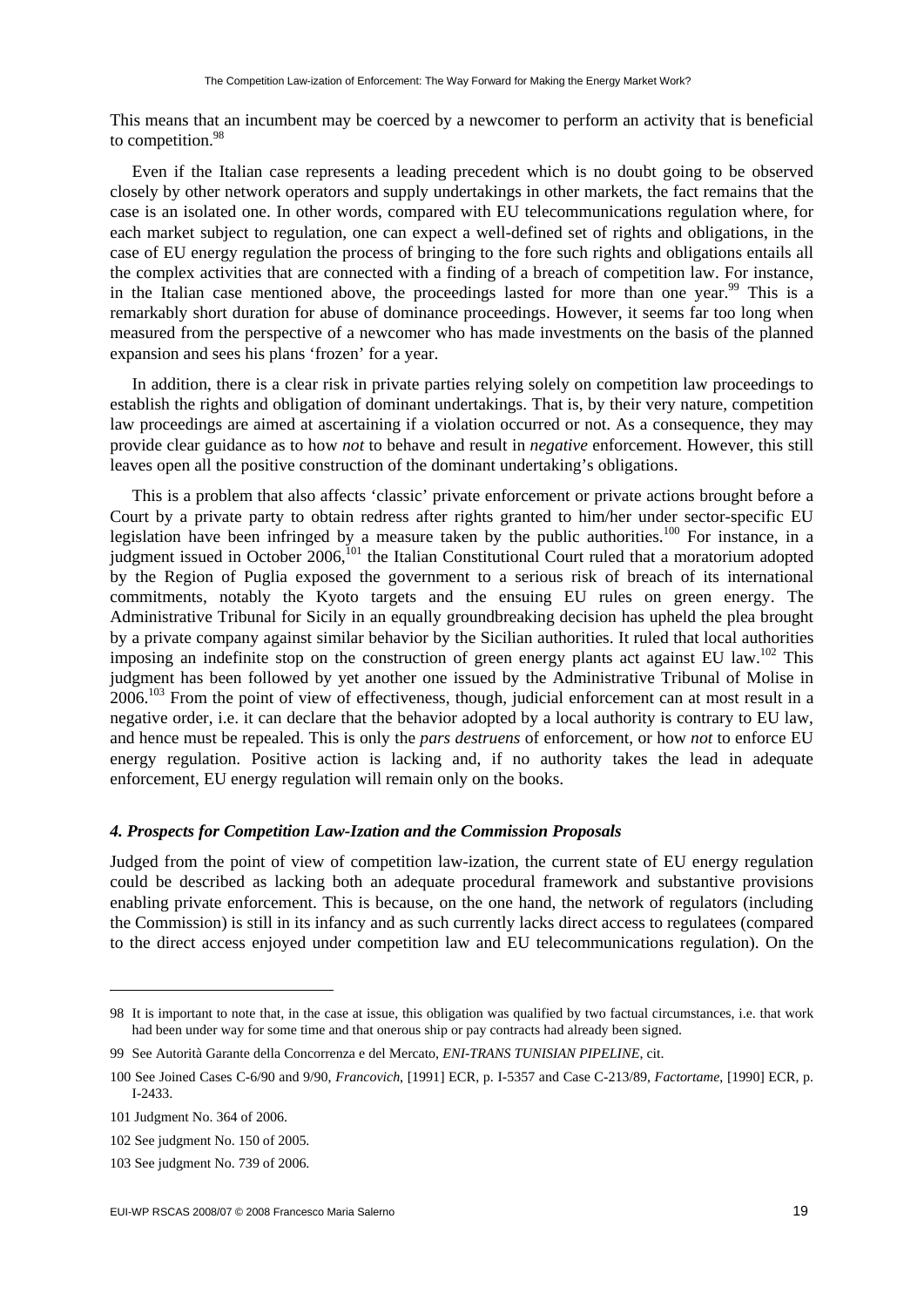other hand, the system of rights under EU energy regulation is far from providing a degree of legal certainty that could spark private enforcement (as in the case of competition law and EU telecommunications regulation).

Based on these premises, one can proceed to assess whether and how the recent legislative proposals advanced by the Commission address these gaps. In this respect, it seems useful to distinguish procedural from substantive rules, i.e. to address separately (i) the proposed innovations concerning NRAs' powers, their cooperation and the creation of an agency and (ii) the rules on unbundling.

#### (i) Procedural Rules

With respect to procedural innovations, several proposals seem to go in the direction of more competition law-ization. Besides laying down objectives for NRAs as the Framework Directive does.<sup>104</sup> the proposals significantly reinforce the network structure of enforcement. This is ensured by listing as a duty of an NRA the following:

- cooperating on cross-border issues with the regulatory authority or authorities of other Member States;
- complying with, and implementing, decisions of the proposed Agency (see below) and of the Commission;
- reporting on a yearly basis on its activity and the fulfilment of its duties to the Agency and the Commission;
- monitoring the level of market opening and competition at wholesale and retail levels, including any distortion or restriction of competition in cooperation with competition authorities, and providing any relevant information or relevant cases to the attention of the competition authorities concerned: $105$
- close cooperation, including the provision of information, especially at the regional level to "*to ensure an optimal management of the network, develop joint electricity exchanges and the allocation of cross-border capacity, and to ensure a minimum level of interconnection capacity*  within the region to allow for effective competition to develop".<sup>106</sup>

In addition, the Commission is entitled "to adopt guidelines on the extent of the duties of the regulatory authorities to cooperate with each other and with the Agency, and on the situations in which the Agency becomes competent to decide upon the regulatory regime for infrastructures connecting at least two Member States".<sup>107</sup>

As a further aspect of procedural competition law-ization, the new proposals set forth a special procedural framework for compliance with guidelines that is reminiscent of the Article 7 procedure. The new proposals empower the Commission to adopt guidelines on a number of issues, including, e.g., public service obligations,<sup>108</sup> the certification of a Transmission System Operator as complying with rules on unbundling,<sup>109</sup> detailed obligations for Independent System Operators,<sup>110</sup> unbundling of

<sup>104</sup> See new Article 22b in the proposed Electricity Directive. Please note that references are limited to the proposal for the new Electricity Directive because the rules in the proposed Gas Directive are identical.

<sup>105</sup> See new Article 22(c) in the proposed Electricity Directive.

<sup>106</sup> See new Article 22d in the proposed Electricity Directive.

<sup>107</sup> See new Article 22d (4) in the proposed Electricity Directive.

<sup>108</sup> See new Article 3(10) in the proposed Electricity Directive.

<sup>109</sup> See new Article 8(b)(13) in the proposed Electricity Directive.

<sup>110</sup> See new Article 10(a)(3) in the proposed Electricity Directive.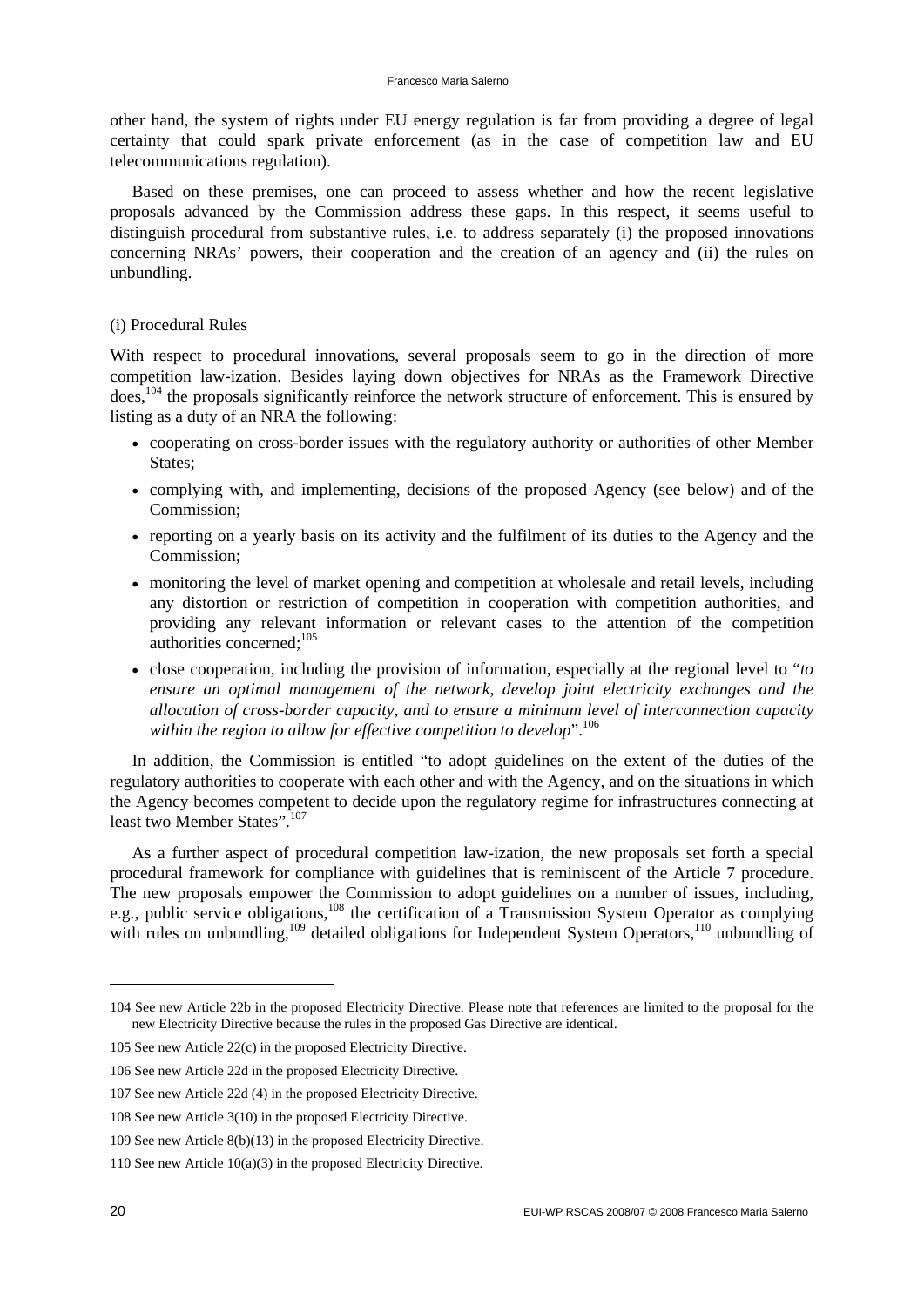distribution system operators, $^{111}$  and NRAs' powers.<sup>112</sup> If an NRA is in breach of said guidelines, the Commission may require the NRA "*to amend or withdraw its decision if it considers that guidelines have not been complied with*".<sup>113</sup> This provision, although limited to a relatively narrow set of issues, i.e. compliance with certain guidelines, nonetheless represents an important breakthrough, given that it grants to the Commission the sort of direct access to regulatees that was so far lacking in EU energy regulation.

Another important aspect that shows increased attention to competition law-ization is the proposal to create an Agency. First of all, the Agency is composed by representatives of all NRAs and, as such, it is meant to further reinforce cooperation between them.<sup>114</sup> Second, the Agency may act as a facilitator in the various dealings between the Commission and NRAs. For instance, the Agency may be required to provide its opinion as to whether a decision by an NRA complies with Commission guidelines or not.115 Third, the Agency has the power to issue decisions binding on NRAs (and supposedly regulatees) on technical issues if so empowered under relevant guidelines, on the regulatory regime for cross-border infrastructure and on exemptions from obligations to grant access to new infrastructure.<sup>116</sup> Fourth, the Agency assists NRAs in complying with supranational regulation and equally issues opinions to newly-envisaged technical bodies, i.e. the European Networks of Transmission System Operators for Electricity and Gas.<sup>117</sup>

As already noted with respect to the idea of creating an agency in the telecommunications sector, the delegation of powers to such an agency would not dilute the role of the Commission. As a consequence, it can be expected that the proposed Agency will reinforce the network structure of enforcement and contribute to the Commission better exercising its envisaged new powers.

Although the above only offers a summary of the procedural innovations set out in the Commission proposals, it can be concluded that the latter go a long way towards improving on the degree of competition law-ization and can therefore be expected to contribute significantly to the effectiveness of EU energy regulation. The assessment of substantive innovations raises more complex issues.

#### (ii) Substantive Rules

It is well known that the Commission is strongly minded to propose ownership unbundling in order to break the deadlock of EU energy liberalization.<sup>118</sup> How should one assess this proposal from the point of view of competition law-ization? In order to address this question, it may be useful to recall that ownership unbundling stems from a competition law analysis.<sup>119</sup> The Commission seems to believe that vertical integration between network management and supply leads undertakings to "inevitably" abuse their dominant position. This position has a distinguished pedigree in the Community case

- 116 See Article 7, paras (1) and (7) and Article 8.
- 117 See Articles 6(3) and 7(6).

<sup>111</sup> See new Article 15(4) in the proposed Electricity Directive.

<sup>112</sup> See new Article 22(a)(14) in the proposed Electricity Directive.

<sup>113</sup> See new Article 22(e) in the proposed Electricity Directive.

<sup>114</sup> See Recital 8 of the proposed Regulation to create an agency ("It is appropriate to provide a framework within which national regulatory authorities are able to cooperate. This framework should facilitate the uniform application of the legislation on the internal market for electricity and gas throughout the Community …").

<sup>115</sup> See Article 7(4).

<sup>118</sup> See recently Neelie Kroes, European Commissioner for Competition Policy, 'Improving competition in European energy markets through effective unbundling', speech in New York, dated September 27, 2007.

<sup>119</sup> Besides a competition law problem, vertical integration is also an internal market problem, hence the legislative process' legal basis is Article 95 EC.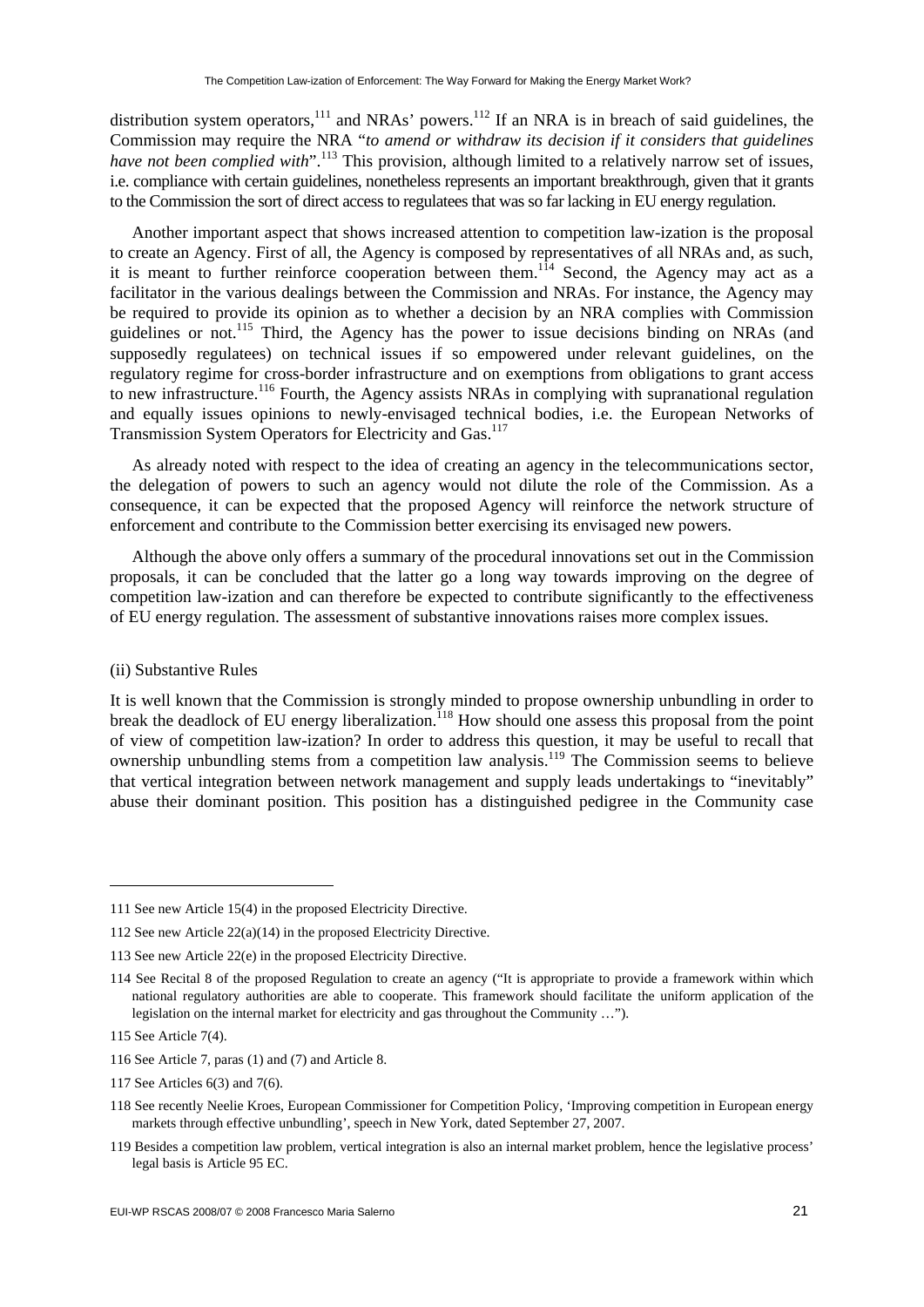$\text{law}^{120}$  and led the Commission to require that regulatory functions must be separated from supply in the telecommunications sector in the early days of liberalization.<sup>121</sup>

In spite of its noble origins, unbundling remains a one-time regulatory measure decided in Brussels. Even if it proves successful in procuring the much desired improvement in the conditions of supply, it does not contribute to the sort of de-centralized, grass root-level enforcement that can be obtained once individual undertakings and individuals are vested with rights *vis-à-vis* dominant companies. In other words, regardless of its actual merits, unbundling does not score high in the ranking of competition law-ization because it still leaves untouched one of the gaps identified above, namely the lack of a systematic analysis of the energy markets on the basis of competition law and the issuance of periodic assessment and imposition of remedies. This process, which has become widespread in telecommunications, ensures a greater degree of enforcement because it makes regulation more transparent and allows for more shared participation among stakeholders, including consumers.

Through access to regulatory decisions, everybody becomes aware of dominant positions and obligations imposed on dominant companies. As noted, this makes market actors, suppliers and consumers alike very vigilant, thus ensuring a high degree of effectiveness. It is not surprising to see that Commissioner Kroes, who is so firmly defending unbundling in the energy sector, is said to be just as firm in opposing unbundling in the telecommunication sector.<sup>122</sup> In addition, unbundling would not avoid regulation necessary to define access conditions.

In sum, an assessment of the Commission's recent proposals from the point of view of competition law-ization yields a mixed result. On the one hand, the procedural innovations indeed strengthen networked enforcement and create a sort of direct access to regulatees. On the other hand, the key substantive innovation, i.e. unbundling, seems to fail to realize the potential for effectiveness that competition law-ization of rights and obligations could deliver, in preference for a one-off structural measure.

## **V. Conclusion**

This paper started with a view from Saint Peter's square. Rules are made in Rome, but do they matter outside the beautiful colonnade? This can rightly be a metaphor of EU energy regulation in its current state. This paper has sought to develop the concept of competition law-ization as a technique to improve effectiveness. It consists of three elements:

- *Direct access to regulatees*, i.e. the ability to speak directly to undertakings without the intermediation of Member States' structures, or with as little intermediation as possible;
- *Networked enforcement*, i.e., the creation of an orderly European apparatus that enforces EU law under the direction of the Commission; and
- *Private enforcement*, i.e. the ability of private undertakings and individuals to enforce their rights, thus effectively patrolling the market.

<sup>120</sup> See Case C-41/90, *Höfner and Elser / Macrotron*, [1991] ECR, p. I-1979, para. 27; Case C-260/89, *Elliniki Radiophonia Tiléorassi AE and Panellinia Omospondia Syllogon Prossopikou / Dimotiki Etairia Pliroforissis and Sotirios Kouvelas and Nicolaos Avdellas and others*, [1991] ECR I-2925, para. 37; and Case C-18/88, *RTT / GB-Inno-BM*, [1991] ECR I-5941, para. 23.

<sup>121</sup> See *Commission Directive 90/388 on competition in the markets for telecommunications services* [1988] OJ L 192/10, which stated that "[T]*he delegation to an undertaking which has a dominant position for the provision and exploitation of the network, of the power to regulate access to the market for telecommunication services constitutes a strengthening of that dominant position*" (recital 29).

<sup>122</sup> See Euractiv, "Commission split over telecoms 'unbundling'", September 26, 2007 (available at http://www.euractiv.com/en/infosociety/commission-split-telecoms-unbundling/article-167078).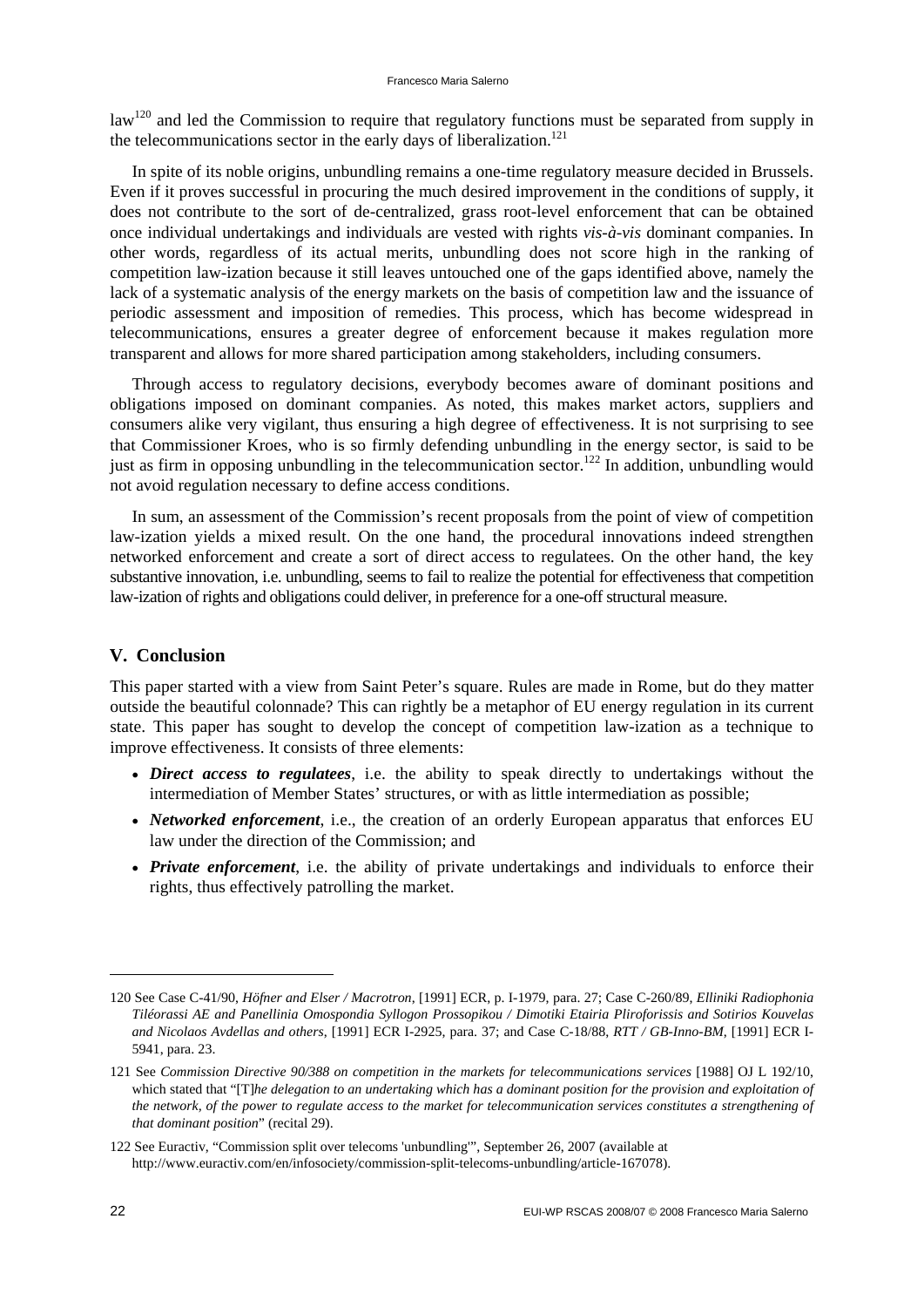Competition law-ization has spread to EU telecommunications regulation and proved a successful avenue through which the latter has increased its effectiveness. EU energy regulation is still lagging behind. This is because:

- *No direct access*. The Commission does not enjoy direct access to regulatees, instead relying on Member States according to the classic architecture of EU law;
- *Infant networked enforcement*. The network of enforcers is in its infancy and, in any event, works by consensus and voluntary cooperation; and
- *Limited private enforcement*. Private undertakings and individuals have to go through a painfully long process of discovery through competition law proceedings to see their rights (and the corresponding obligations on incumbents) defined.

The new package of proposals to reform EU energy regulation recently put forward by the Commission goes to some length to address these gaps. Cooperation between NRAs and the Commission is likely to be strengthened and become binding. The creation of an Agency will also have a positive impact on networked enforcement. Finally, the proposals envisage a mechanism that is akin to direct access. However, the much-hyped unbundling does not seem apt to create the structure of rights that is needed for strong and continuous private enforcement, as it is a one-off structural measure.

Thus, there are reasons to hope that some degree of competition law-ization may take root in EU energy regulation too, with the ensuing benefits in terms of effectiveness. However, we are only at the beginning of the legislative process and, even at this stage, there is a high degree of opposition.

It seems that the EU is also in need of a high dose of faith and courage in order to continue steadfastly in its mission.

Francesco Maria Salerno fsalerno@cgsh.com